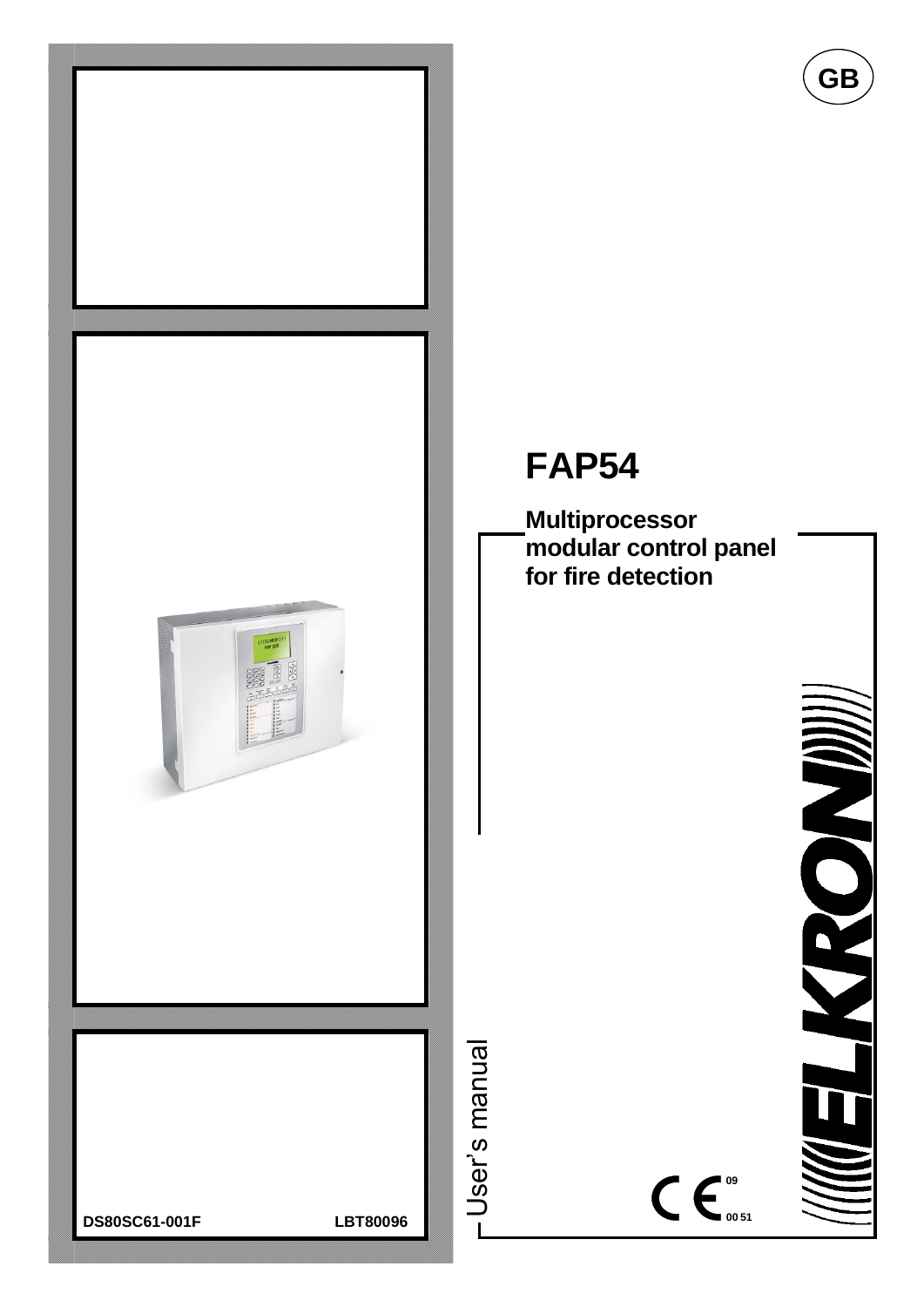

#### **DIRECTIVE 2012/19/EU OF THE EUROPEAN PARLIAMENT AND OF THE COUNCIL of 4 July 2012 on waste electrical and electronic equipment (WEEE)**

The symbol of the crossed-out wheeled bin on the product or on its packaging indicates that this product must not be disposed of with your other household waste.

Instead, it is your responsibility to dispose of your waste equipment by handing it over to a designated collection point for the recycling of waste electrical and electronic equipment.

The separate collection and recycling of your waste equipment at the time of disposal will help to conserve natural resources and ensure that it is recycled in a manner that protects human health and the environment.

For more information about where you can drop off your waste equipment for recycling, please contact your local city office, your household waste disposal service or the shop where you purchased the product.

The information contained in this document has been collected and controlled carefully. However, the company cannot be held responsible for any possible errors and omissions.

The company reserves the right to make, at any time and without warning, improvements and modifications to the products described in this manual.

In this manual, you may find references and information about products (hardware or software) or services not commercialized yet. These references and information do not imply that the company intends to commercialize these products and services.

Elkron is a trademark of URMET S.p.A.

All trademarks mentioned in this document belong to the corresponding owners.

All rights reserved. The total or partial reproduction of this document is authorised only for installation purposes of the FAP54 System.

**INNELKRONI** 

Tel. +39 011.3986711 – Fax +39 011.3986703 www.elkron.com – mail to: *[info@elkron.it](mailto:info@elkron.it)* 

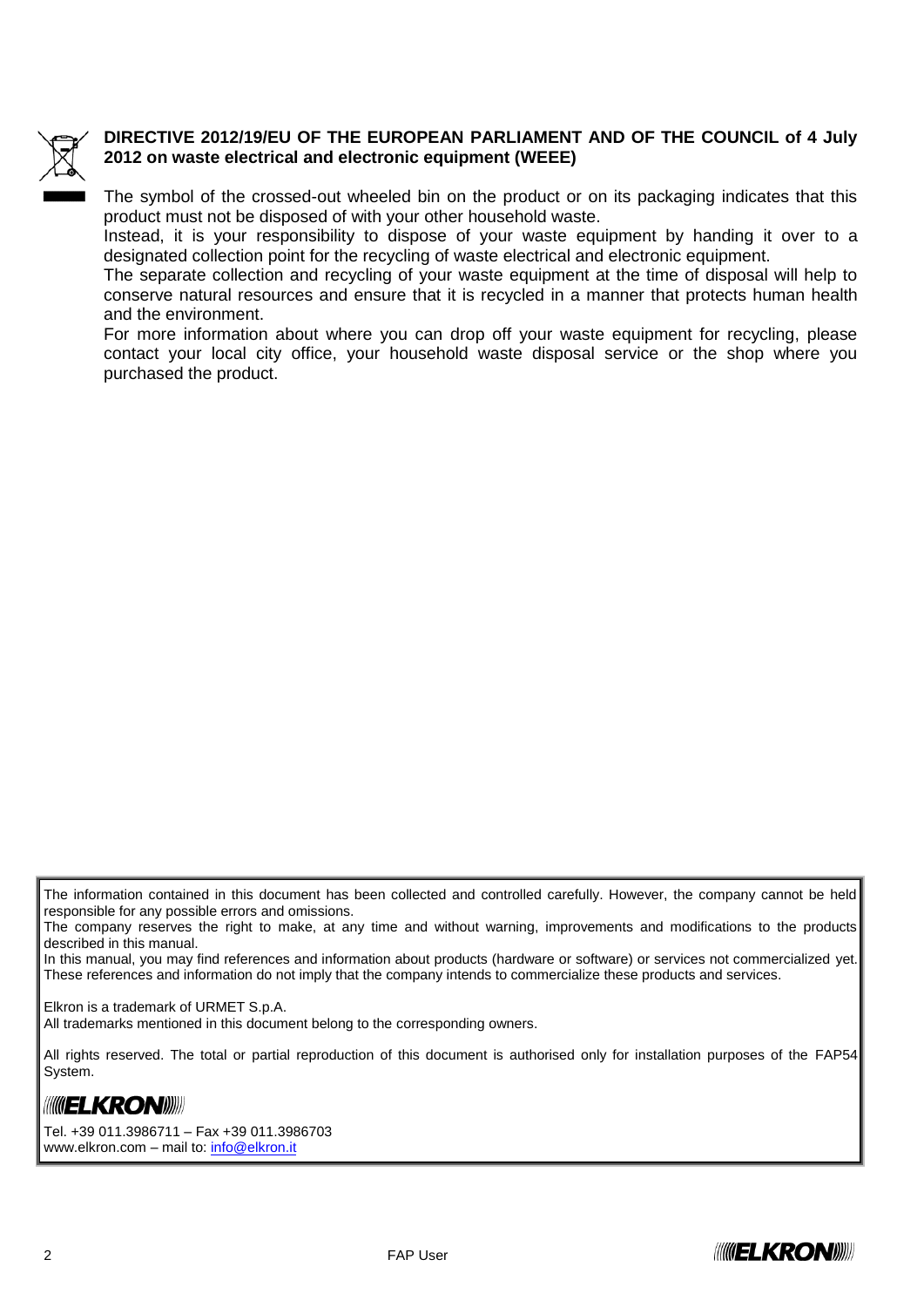# **TABLE OF CONTENTS**

| $\triangle$ PPENDIX 15 – FRROR CODES FOR CIRCUIT FALILT (COMMUNICATION FRROR) $\angle$ 26<br>18.15 |                                                                                                                   |
|----------------------------------------------------------------------------------------------------|-------------------------------------------------------------------------------------------------------------------|
|                                                                                                    | 18.1<br>18.2<br>18.3<br>18.4<br>18.5<br>18.6<br>18.7<br>18.8<br>18.9<br>18.10<br>18.11<br>18.12<br>18.13<br>18.14 |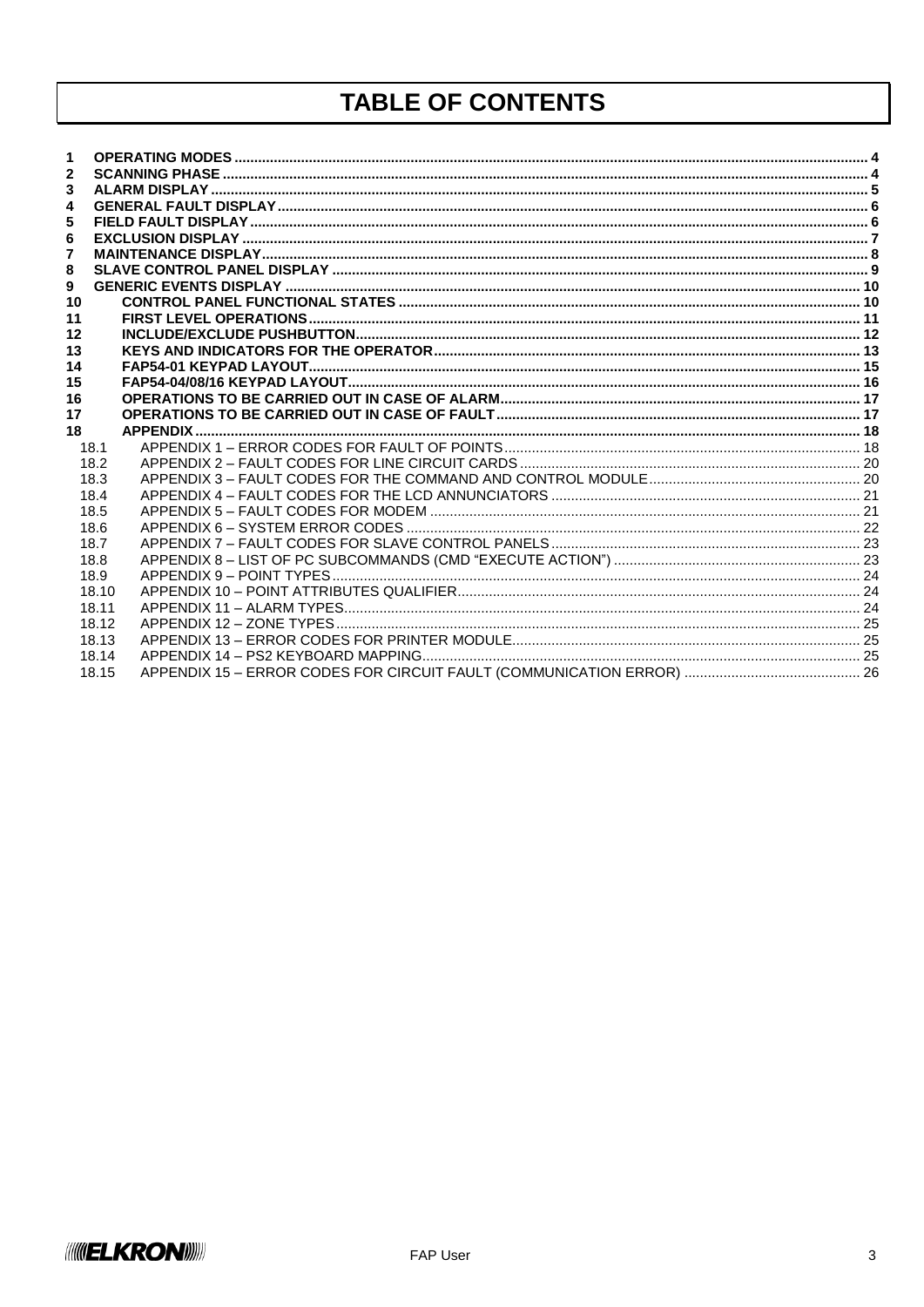### **1 OPERATING MODES**

<span id="page-3-1"></span><span id="page-3-0"></span>The FAP54 control panel has two operating modes: *scanning phase* and *programming phase*. When FAP54 is powered on, the scanning phase will be always started and maintained until the installer or the user carries out an intervention.

## **2 SCANNING PHASE**

In this operating mode the control panel monitors the detectors scattered in the field and manages the following events:

- alarm
- **general fault**
- **Field fault**
- maintenance
- exclusion
- events related to slave control panels (if the control panel is set as master)
- generic events (not classified into any of the previous categories)

Normally, if there are not active events, the display on the control panel front side shows the following message:



The event indicator is shown when at least one event has occurred since the last time a level 2 password has been inserted. If no event has occurred, a blinking asterisk will be displayed instead of the event indicator. If the control panel has not been programmed yet, the display shows the message "*MONITORING NOT POSSIBLE*".

If an event occurs, the display shows the event, along with the cumulative counters for each type of event on the righthand side.



Should more events occur, the display shows, in addition to the event counter increase, the first event occurred at the top and the most recent alarm (if present) at the bottom.

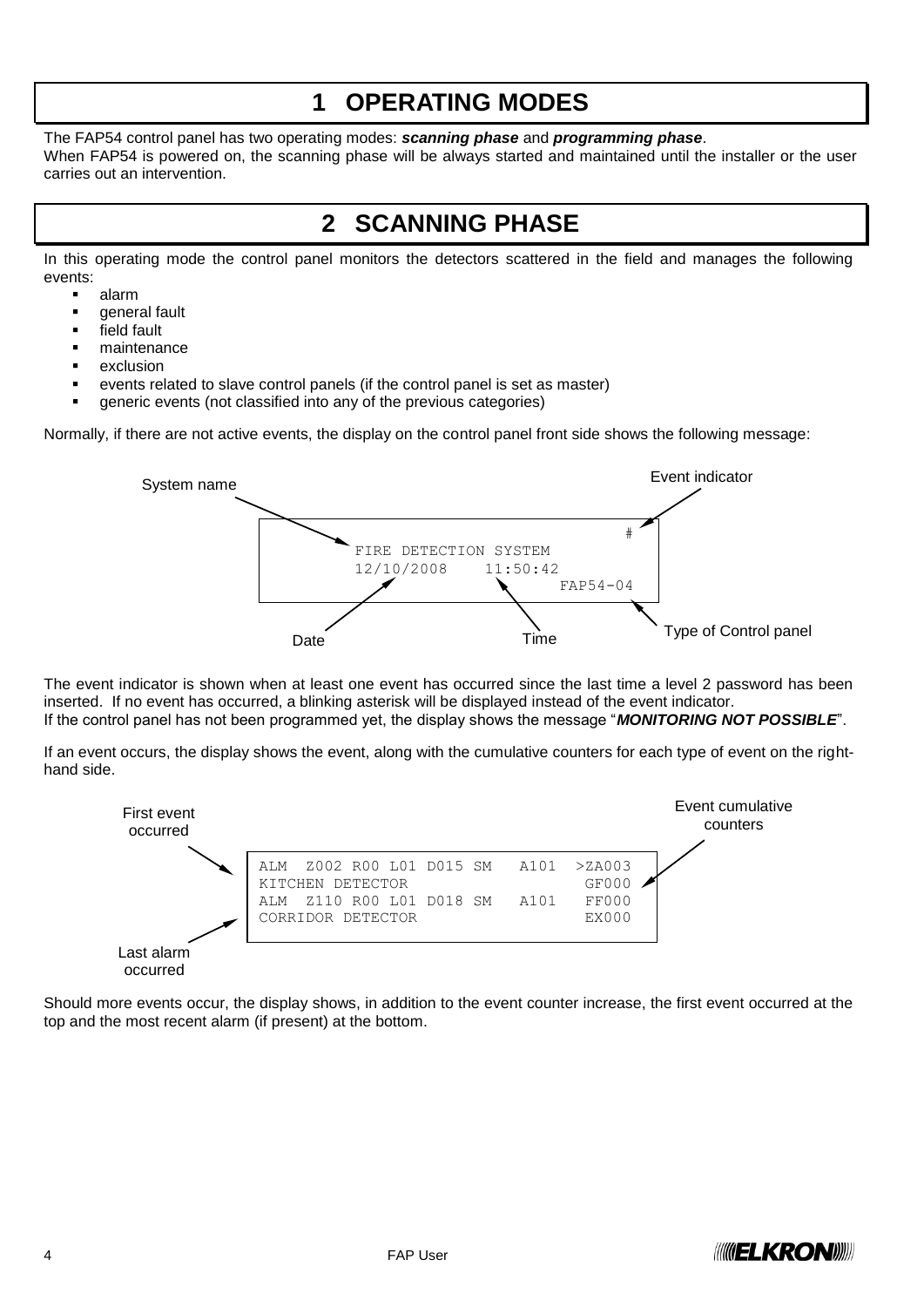The events are displayed according to the following priority:

- Zones in alarms (ZA)
- General faults (GF)
- Field faults (FF)
- Exclusion (EX)
- Group of points in alarm (GP)
- Group of zones in alarm (GZ)
- Maintenance (MN)
- Events related to SLAVE control panels (SP)
- Generic events (GE)

By using the keys  $\land$  and  $\lor$  it is possible to change the type of event displayed (the > symbol on the right selects the type of the event currently shown on the first two rows).

By using the keys **<** and **>** it is possible to go back and forth through the events of the selected type.

<span id="page-4-0"></span>The selected event will be displayed at the top, while the most recent alarm event will be displayed at the bottom (if at least one alarm is present) or nothing will be displayed.

### **3 ALARM DISPLAY**

#### *Display of Zone Alarm generated by detector/pushbutton associated with zone*





*Display of alarm of group of zones generated by an associated zone*



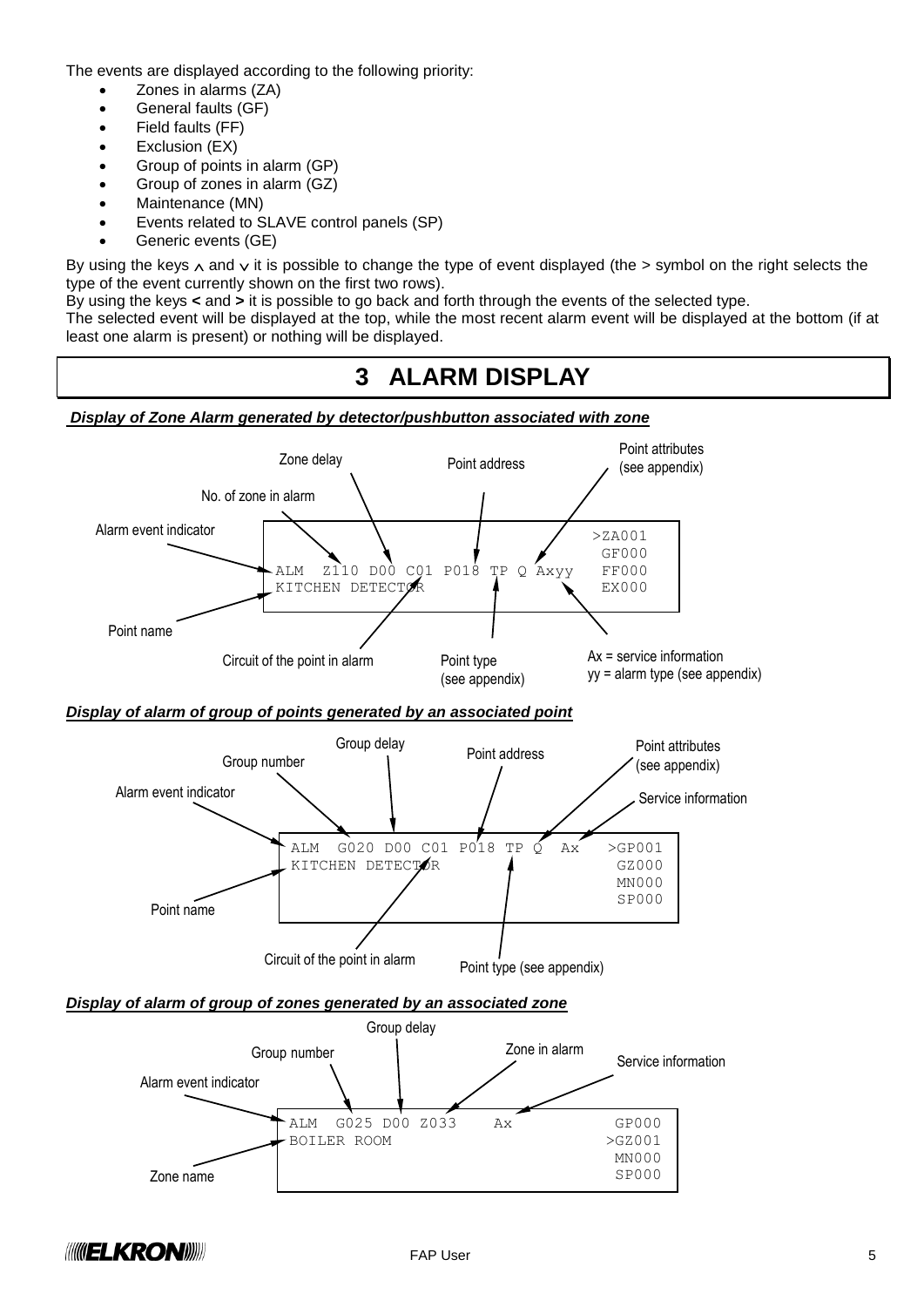## **4 GENERAL FAULT DISPLAY**

<span id="page-5-0"></span>The display of a general fault depends on the type of event occurred and it usually allows the immediate recognition of the equipment or part of the control panel in faulty condition which can negatively affect the system operation. In any case, the display shows each event with all the data needed for the equipment identification (e.g. address) and the related error code.

Example:



<span id="page-5-1"></span>Note that some type of fault is notified with a self explaining message, allowing the user to immediately understand what is going on. Other types of fault are notified instead with a message and an error code. For a detailed explanation of these codes, please refer to the appendixes.

# **5 FIELD FAULT DISPLAY**

The display of a field fault depends on the type of fault.

Usually, a field fault affects a detection circuit or a device connected to this circuit.

A field fault due to a device is notified as follows:



The field fault can affect also the detection circuit and occur, for instance, because of a short circuit or when the circuit is configured in loop mode and the loop breaks.

In any case, a self-explaining message will be displayed. Below is reported an example of a field fault of type "short circuit" affecting circuit 1.



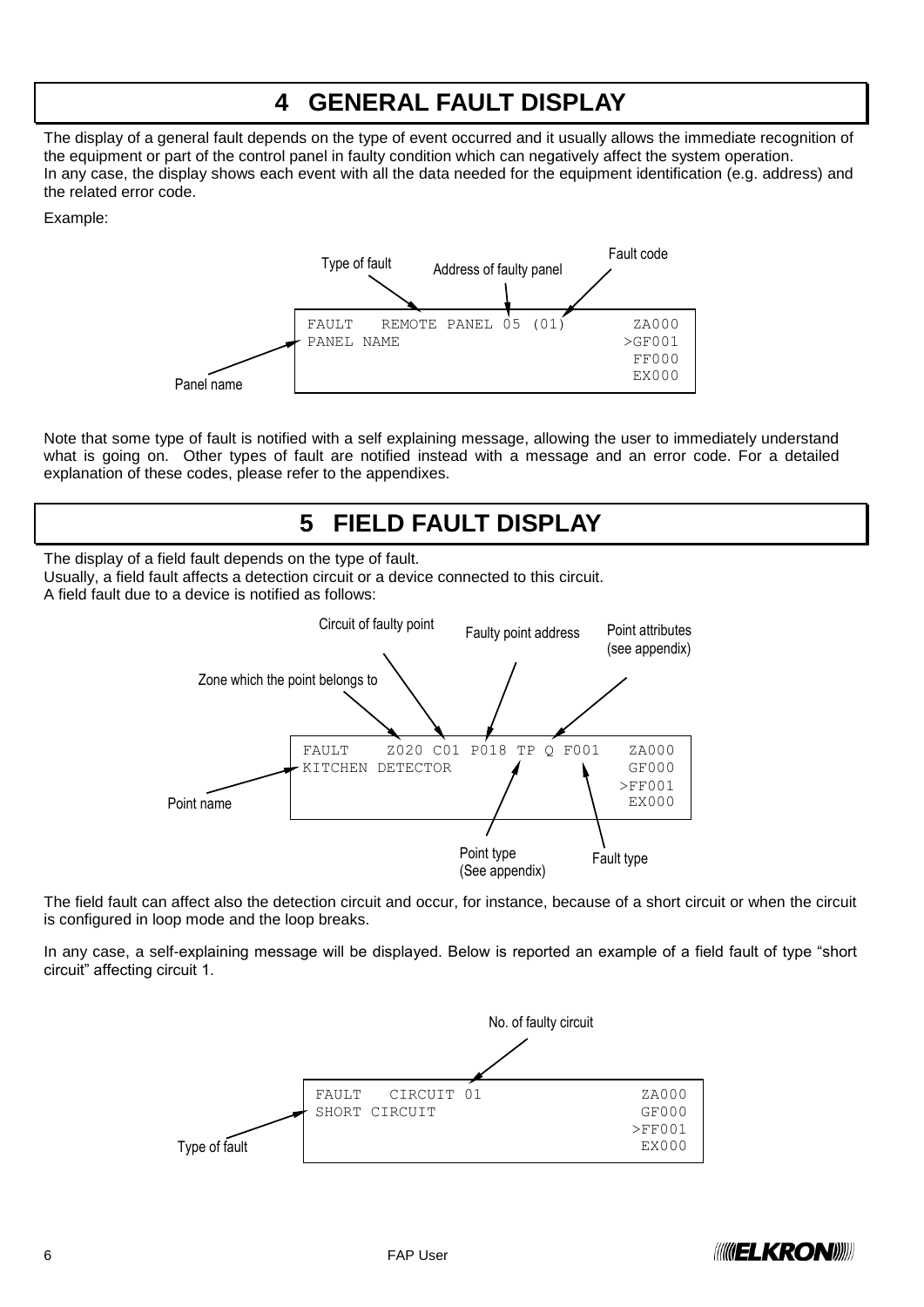## **6 EXCLUSION DISPLAY**

<span id="page-6-0"></span>During the scanning phase it is possible to know the state of the active exclusions regarding the equipment connected with the control panel, the abstract entities (zones, groups), the devices and the detection lines. A few examples are reported below.

#### *Display of excluded device*



#### *Display of excluded zone*



#### *Display of excluded remote panel*



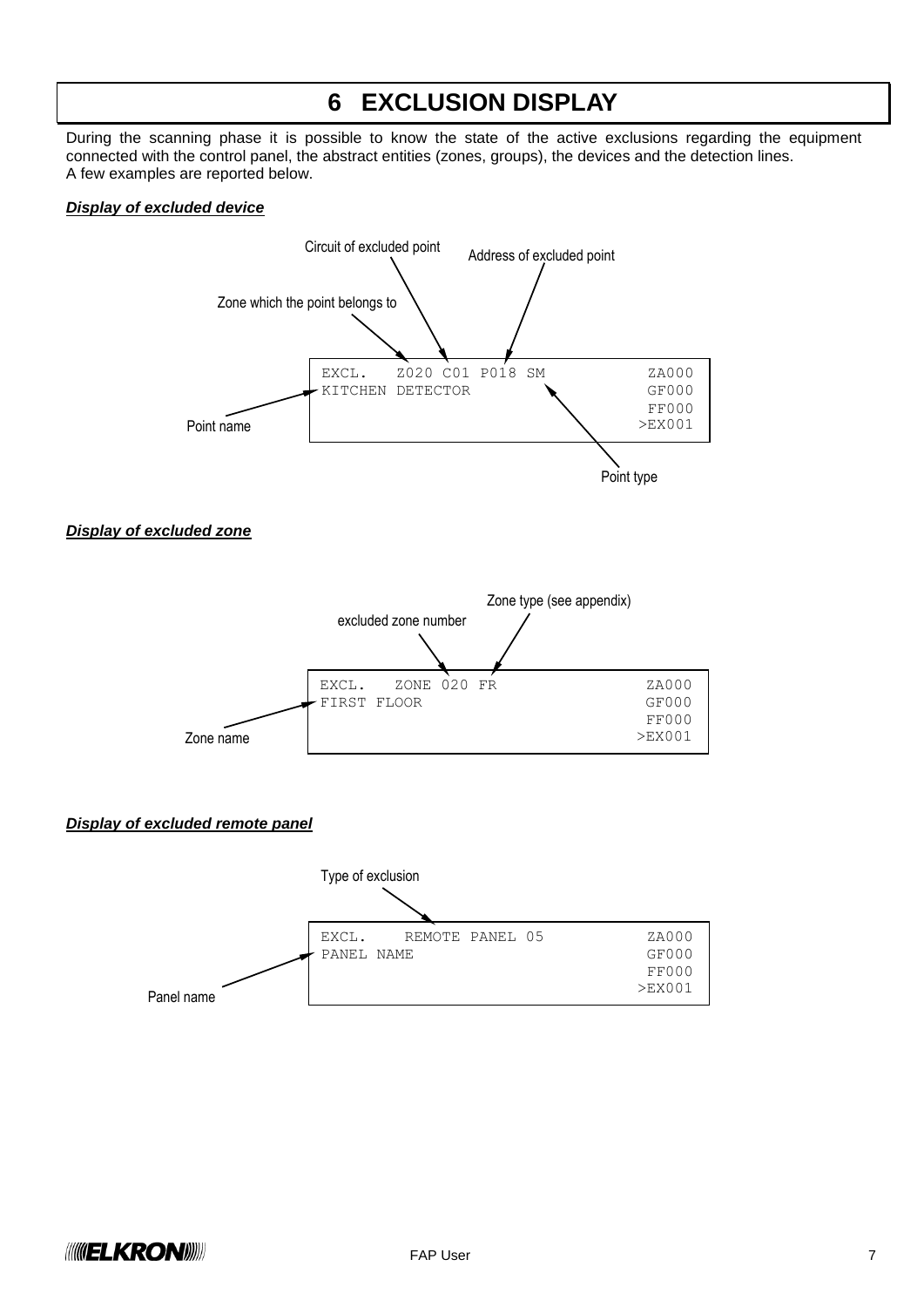# **7 MAINTENANCE DISPLAY**

<span id="page-7-0"></span>The display of a device requiring maintenance allows the immediate recognition of a smoke detector which needs to be replaced or cleaned as it is no longer reliable. Therefore, the display will show the information necessary to identify the device on the circuit.



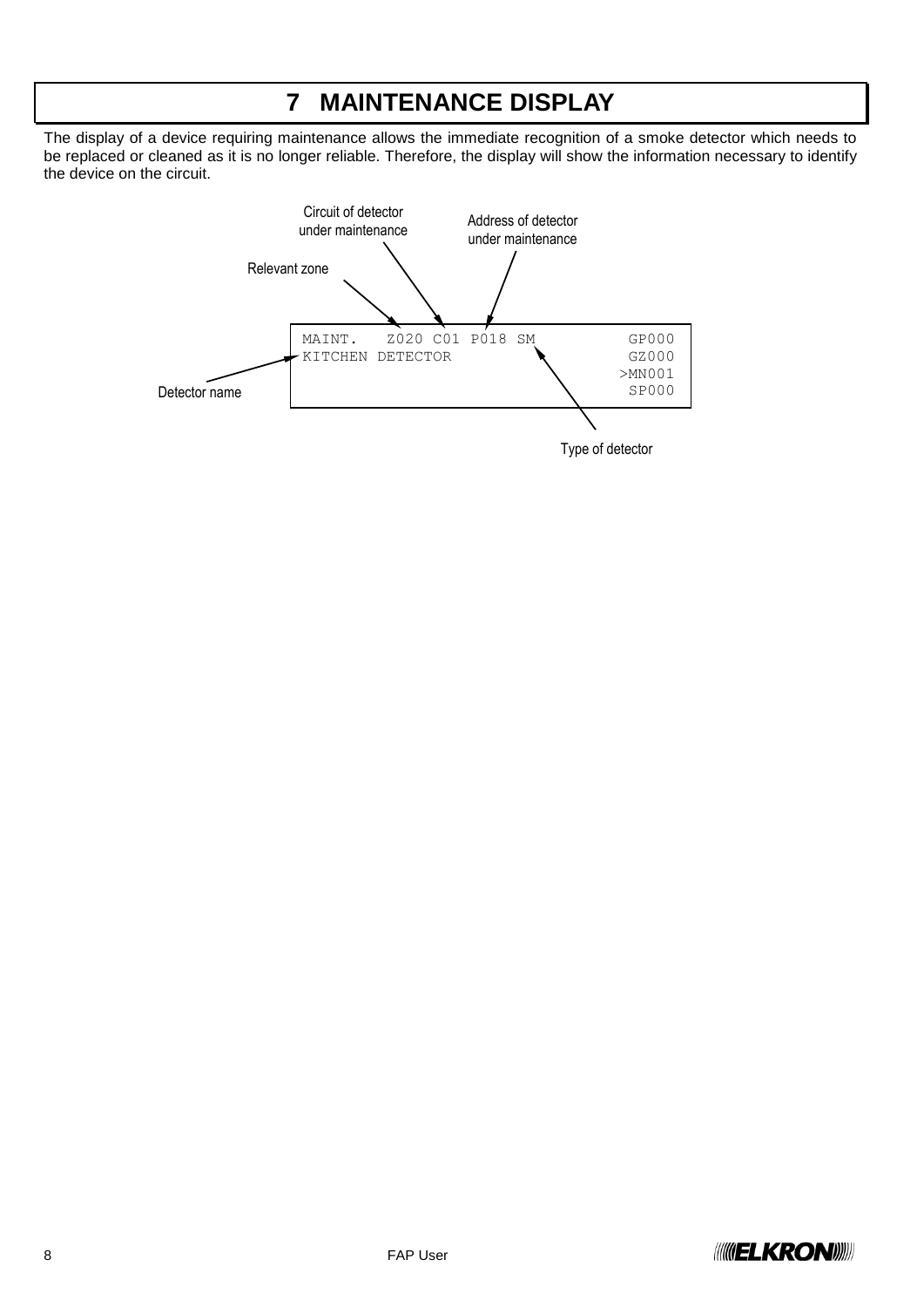### **8 SLAVE CONTROL PANEL DISPLAY**

<span id="page-8-0"></span>This section is valid only if the control panel is configured as a MASTER and it is connected to a network of SLAVE control panels.

Any event occurring on a SLAVE control panel is notified to the MASTER control panel, which shows it by using two rows, according to the following rules:

- the first row shows the address and name of the SLAVE control panel affected by the event,
- the second row equals the first row used by the SLAVE control panel to show the event on its own display

For instance, suppose that the SLAVE control panel with address 50 and named "HANGAR" is affected by a maintenance event on a smoke detector.

This SLAVE control panel, then, shows the following message on its display:

| MAINT. Z020 C01 P018 SM |  |  | GP000        |
|-------------------------|--|--|--------------|
| KITCHEN SMOKE DETECTOR  |  |  | GZ000        |
|                         |  |  | $>$ MN $001$ |
|                         |  |  | SPOOO        |
|                         |  |  |              |

The MASTER control panel to whom the SLAVE control panel is connected shows the following information:

| SLAVE 050 HANGAR |  |                  | GP000     |
|------------------|--|------------------|-----------|
| MAINT.           |  | Z020 C01 P018 SM | GZ000     |
|                  |  |                  | MN000     |
|                  |  |                  | $>$ SP001 |

This message says to the user that the smoke detector, located on circuit 1 in the SLAVE 50 and having the address 18, requests a maintenance intervention.

Moreover, it says that the SLAVE control panel with address 50 is also named "HANGAR".

Alarms, faults and maintenance events occurring on a SLAVE control panel are displayed on the MASTER control panel's display according to the aforementioned rule (address and name of the SLAVE control panel plus the first row of the event shown in the SLAVE control panel).

The events of exclusion/inclusion occurring on a SLAVE control panel are handled in a different way.

If a SLAVE control panel is affected by at least one exclusion, the MASTER control panel shows a message like this:

| SLAVE 050 HANGAR      | GP000     |
|-----------------------|-----------|
| ACTIVE EXCLUSIONS 007 | GZ000     |
|                       | MN000     |
|                       | $>$ SP001 |
|                       |           |

This message indicates the number of elements currently excluded on the SLAVE control panel (in the example, there are 7 active exclusions on the SLAVE control panel).

If all the currently excluded elements are re-included, the above message is not shown anymore.

In the case the user wants to receive further information on the events occurring in the SLAVE control panel (for instance, the name of the point requiring maintenance, or detailed information on the excluded elements), it is necessary to get to the event log of the SLAVE control panel.

The event log of the SLAVE control panel can be accessed directly from the MASTER control panel's display. In order to do this, it is necessary to view any event of the SLAVE control panel of interest in the MASTER control panel's display and then press **OK**.

By pressing **OK** again when the log of the SLAVE panel is shown in the MASTER panel's screen, a menu (protected by level 2 password) is shown which allows the MASTER to send commands (e.g. GLOBAL RESET, ACKNOWLEDGEMENT, SILENCE/REARM SIREN, etc.) to the SLAVE panel. For further information on this topic, please refer to the programming manual.

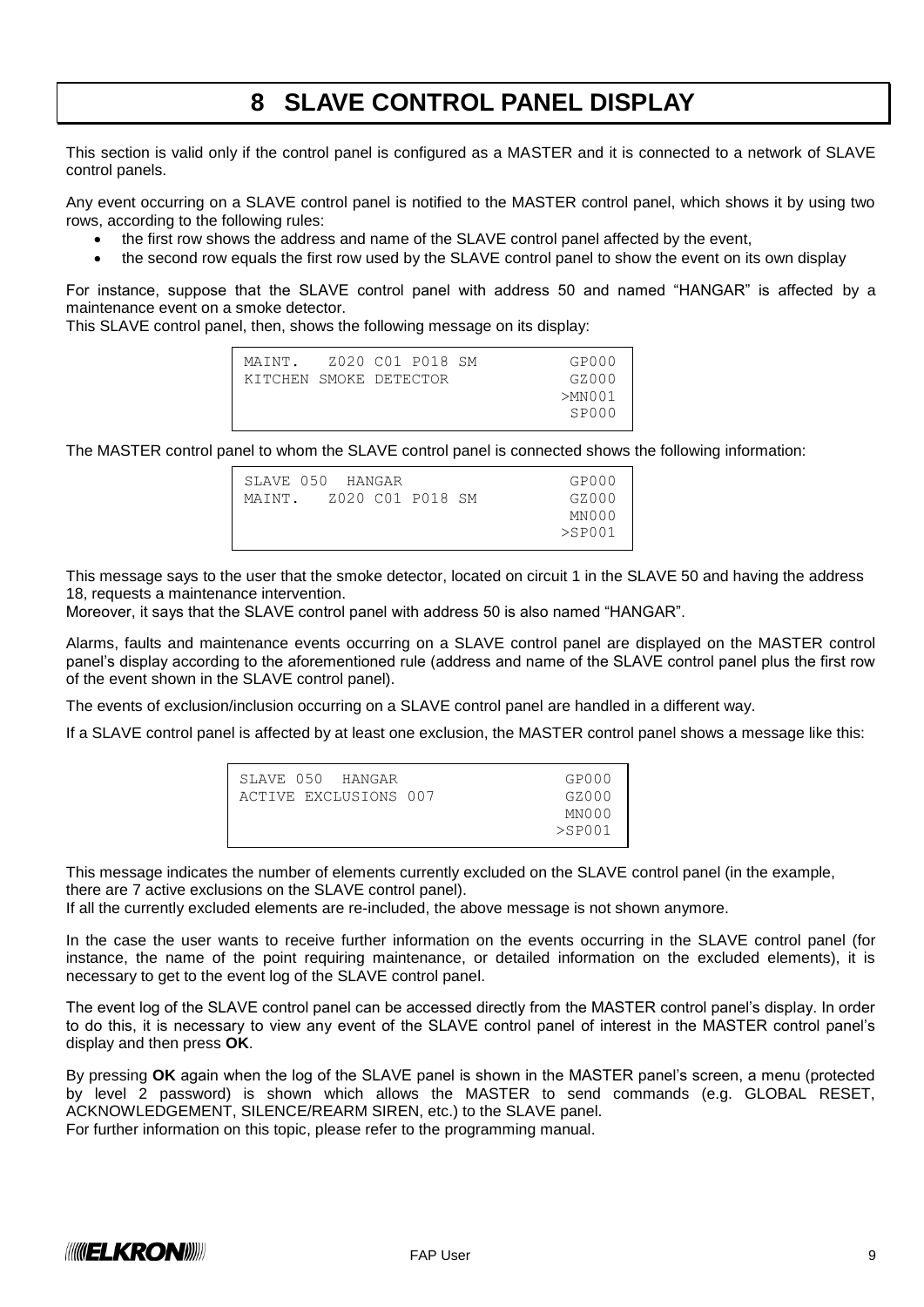**NOTE** - consider the following condition:

- the panel is a MASTER and it is connected to one or more SLAVE panels
- the MASTER contains local events ( (there are folders other than SP which are not empty)
- the SP folder is not empty and the events are all generated by the same SLAVE panel
- the MASTER is currently showing events from the SP folder

Under the aforementioned conditions, if the SLAVE panel undergoes a GLOBAL RESET the MASTER switches temporarily to the following screen:

> EVENT NOT AVAILABLE GD000 GZ000 MN000 >SP000

<span id="page-9-0"></span>After 20 seconds, the MASTER shows the events of the first not empty local folder.

### **9 GENERIC EVENTS DISPLAY**

The folder of generic events is suited for events which must be displayed but cannot be classified in any of the previous categories.

They are:

- Events of block/resume of actuations for output modules
- Events related to modem connections (incoming calls, outgoing calls for alarms/faults/maintenance)
- <span id="page-9-1"></span>Alarms and faults transmission via E/J type communicator towards remote fire alarm receiving centre.

## **10 CONTROL PANEL FUNCTIONAL STATES**

**NORMAL**: all the indicators are normally OFF but the following LEDs:

- AC: steady green if the control panel is powered on by the main power, blinking green if the control panel is powered on by batteries
- LEDs of the "EXCLUSIONS" group, if there are active exclusions
- TEST SYSTEM if there is a system test in progress

**ALARM**: when an alarm occurs, the control panel switches to the ALARM state and the following statements are true:

- the FIRE ALARM LED (located on the topmost left side of the panel) starts blinking (if the siren output is not activated) or is steady ON (if the siren output is activated);
- the ALARM relay is activated
- if the siren output is activated, the SIREN relay is activated as well
- all the actuator modules are activated (if properly programmed) according to the alarm level reached by the panel (alarm  $1 =$  alarm with siren output OFF, alarm  $2 =$  alarm with siren output ON)
- the control panel starts emitting a continuous whistle and the display notifies the user about the alarmed device/s;
- if the E type communicator is connected, the "MODEM ACTIVE" red LED blinks during alarm transmission towards the remote fire alarm receiving centre and becomes steady ON when the relevant ACK is received.

**FAULT**: in the case of fault, the control panel will emit an intermitting whistle; moreover, the yellow LED of the General Fault indicator plus another LED related to specific faults (e.g. System, Battery, Siren and Ground Dispersion) will be turned ON. The display will notify the user about the fault.

Moreover, if the fault is related to E type communicator, the "MODEM STATE" yellow LED blinks.

To stop the whistle press **ACK**.

Once the fault has been solved press **RESET**.

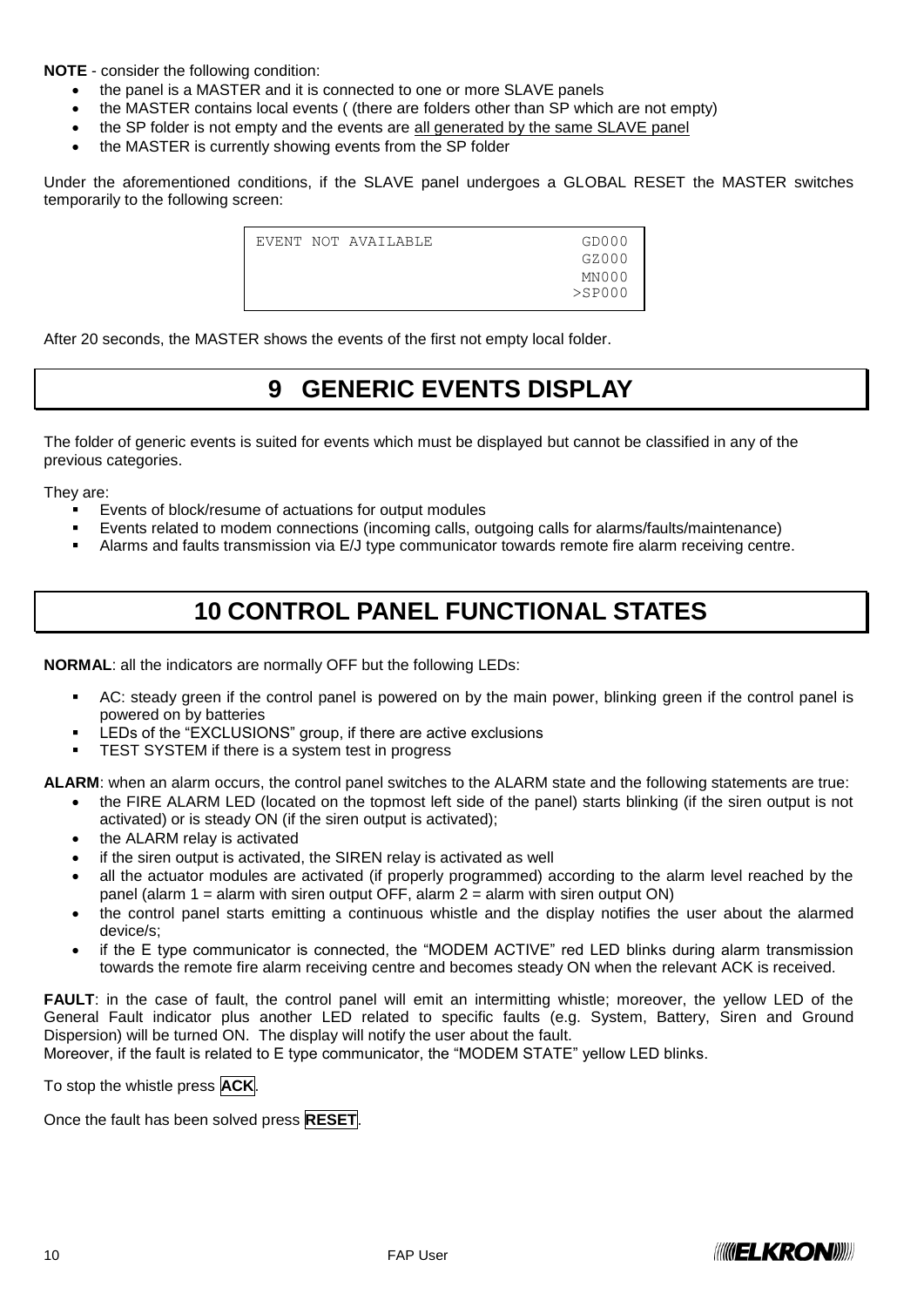### <span id="page-10-0"></span>**11 FIRST LEVEL OPERATIONS**

**ACK**: by pressing **ACK** the control panel buzzer will be silenced and the event displayed will be acknowledged.

**ALARM SILENCING**: by pressing **SILENCE / RESTART SIREN** the active device (plates or sirens) sound will be temporarily stopped. The yellow LED associated with the **SILENCED SIREN** will turn on. To restore the sound, press again the **SILENCE / RESTART SIREN**.

The yellow LED associated with **SILENCED SIREN** will turn off.

**RESET**: press **RESET** to restore the control panel normal operation. All the indicators (LEDs, displays) will be disabled and all the related functions restored.

**DISPLAY DESCRIPTION**: the control panel display is composed of 4 lines. The first two lines indicate initially the first alarm or the last non alarm event occurred, whereas the other two lines show the last alarm occurred (if any alarm exists).

In order to move back and forth on the list of events belonging to the currently selected category, press the buttons **<** and **>**. The currently selected event will be shown on the first two rows of the display.

The currently selected category is the one correspondent to the position of the event type selector **>** on the right-hand side of the screen.

In order to change the event category operate on the buttons  $\overline{\mathsf{N}}$  and  $\overline{\mathsf{N}}$ .

The counters referring to the type of events, located on the right-hand side of the display, are:

| <u>ZA</u><br>GF<br>FF             | (Zones in alarm):<br>(General Fault):<br>(Field Fault):                     | number of zones in alarm<br>number of general faults<br>number of field faults                                                     |
|-----------------------------------|-----------------------------------------------------------------------------|------------------------------------------------------------------------------------------------------------------------------------|
| EX                                | (Exclusion):                                                                | number of exclusions in progress without distinguishing among circuits,<br>zones, groups or devices                                |
| $rac{\text{GP}}{\text{GZ}}$<br>MN | (Group of points in alarm):<br>(Group of zones in alarm):<br>(Maintenance): | number of groups of points in alarm<br>number of groups of zones in alarm<br>number of devices requiring maintenance               |
| <b>SP</b>                         | (Slave control panel events):                                               | number of alarm events + field fault events + general fault events +<br>maintenance events occurred on the slave control panels    |
| GЕ                                | (Generic events):                                                           | number of generic events (block/resume actuations, modem connections,<br>alarms and faults transmission via E/J type communicator) |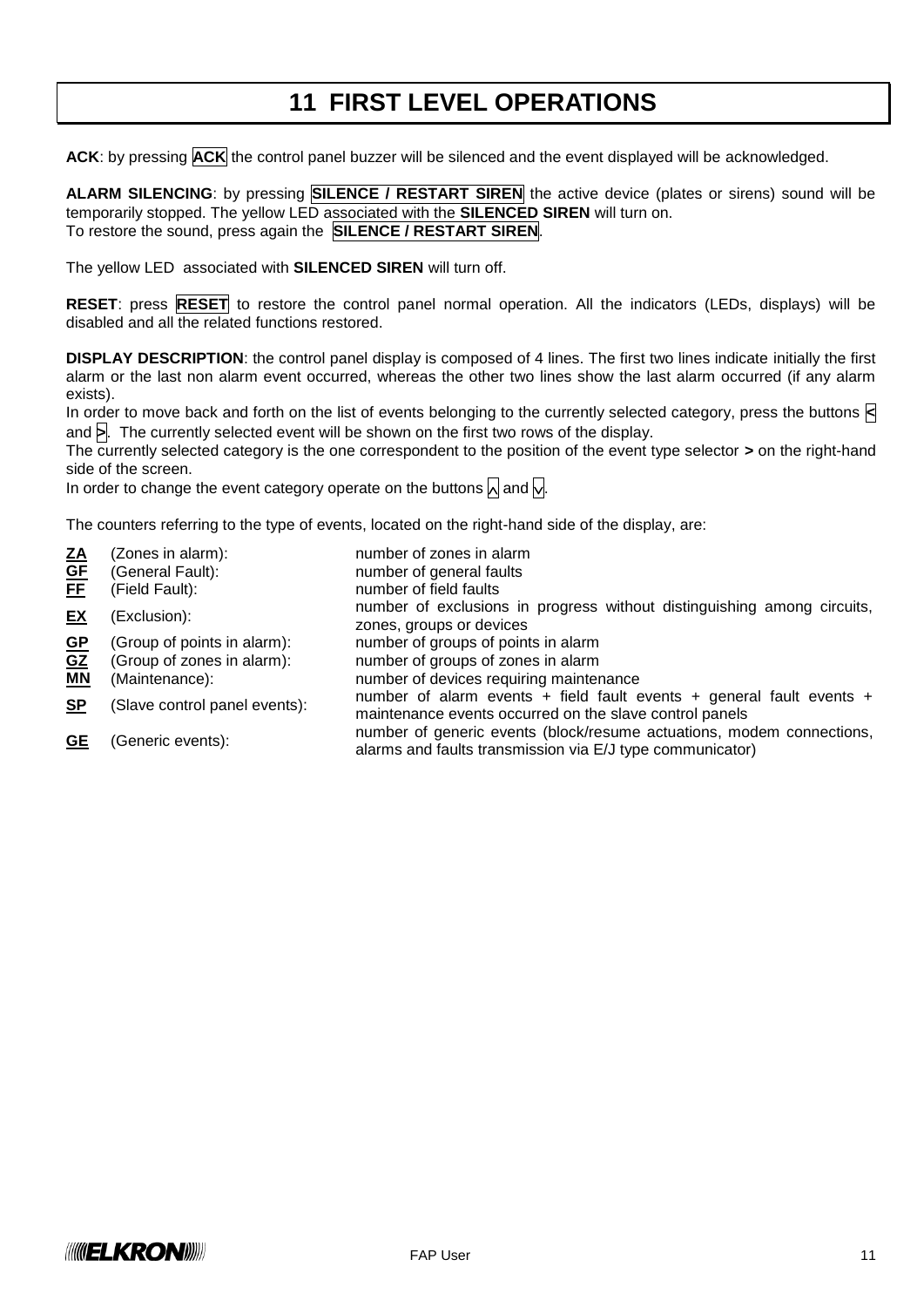### **12 INCLUDE/EXCLUDE PUSHBUTTON**

<span id="page-11-0"></span>When the control panel is monitoring the field it is possible to include or exclude circuits, zones, groups, points, functions or equipment connected to the control panel without switching over to the programming phase. The access to this menu requires the level 2 password, if enabled.

By pressing **INCLUDE/EXCLUDE**, the following menu will be displayed:

| [1] INCLUDE/EXCLUDE CIRCUIT      |  |
|----------------------------------|--|
| [2] INCLUDE/EXCLUDE POINTS/ZONES |  |
| [3] INCLUDE/EXCLUDE PERIPHERALS  |  |
| [4] INCLUDE/EXCLUDE OUTPUTS      |  |

By selecting **2**, the following menu will be displayed:

[1] INCLUDE/EXCLUDE POINTS [2] INCLUDE/EXCLUDE ZONES [3] INCLUDE/EXCLUDE GROUPS OF POINTS [4] INCLUDE/EXCLUDE GROUPS OF ZONES

By selecting **3**, the following menu will be displayed:

| [1] INCLUDE/EXCLUDE PRINTER<br>[2] INCLUDE/EXCLUDE MODEM |                                      |
|----------------------------------------------------------|--------------------------------------|
| [4] INCLUDE/EXCLUDE COM-E/J                              | [3] INCLUDE/EXCLUDE LCD ANNUNCIATORS |

|  | [5] INCLUDE/EXCLUDE SLAVE PANELS |  |
|--|----------------------------------|--|
|  |                                  |  |
|  |                                  |  |

The item related to inclusion and exclusion of SLAVE control panels is only shown if the control panel is configured as MASTER.

By selecting **4**, the following menu will be displayed:

| [1] INCLUDE/EXCLUDE SIREN OUTPUT   |  |
|------------------------------------|--|
| [2] INCLUDE/EXCLUDE SIREN RELAY    |  |
| [3] INCLUDE/EXCLUDE AC/EXCL. RELAY |  |
| [4] INCLUDE/EXCLUDE FAULT RELAY    |  |

After selecting the required option, the inclusion or exclusion operation will be carried out in the same way and with the same menus used during programming.

Please, refer to the Programming manual for further information.

**NOTE**: if a circuit is included or excluded, the relevant detection line will be powered off in the case of exclusion and powered on as soon as the circuit is included again.

The power-on of the line could last long (even a few minutes) and during this time the control panel does NOT carry out any monitoring of the field. Therefore, possible alarms occurring on other lines during this time will not be detected.

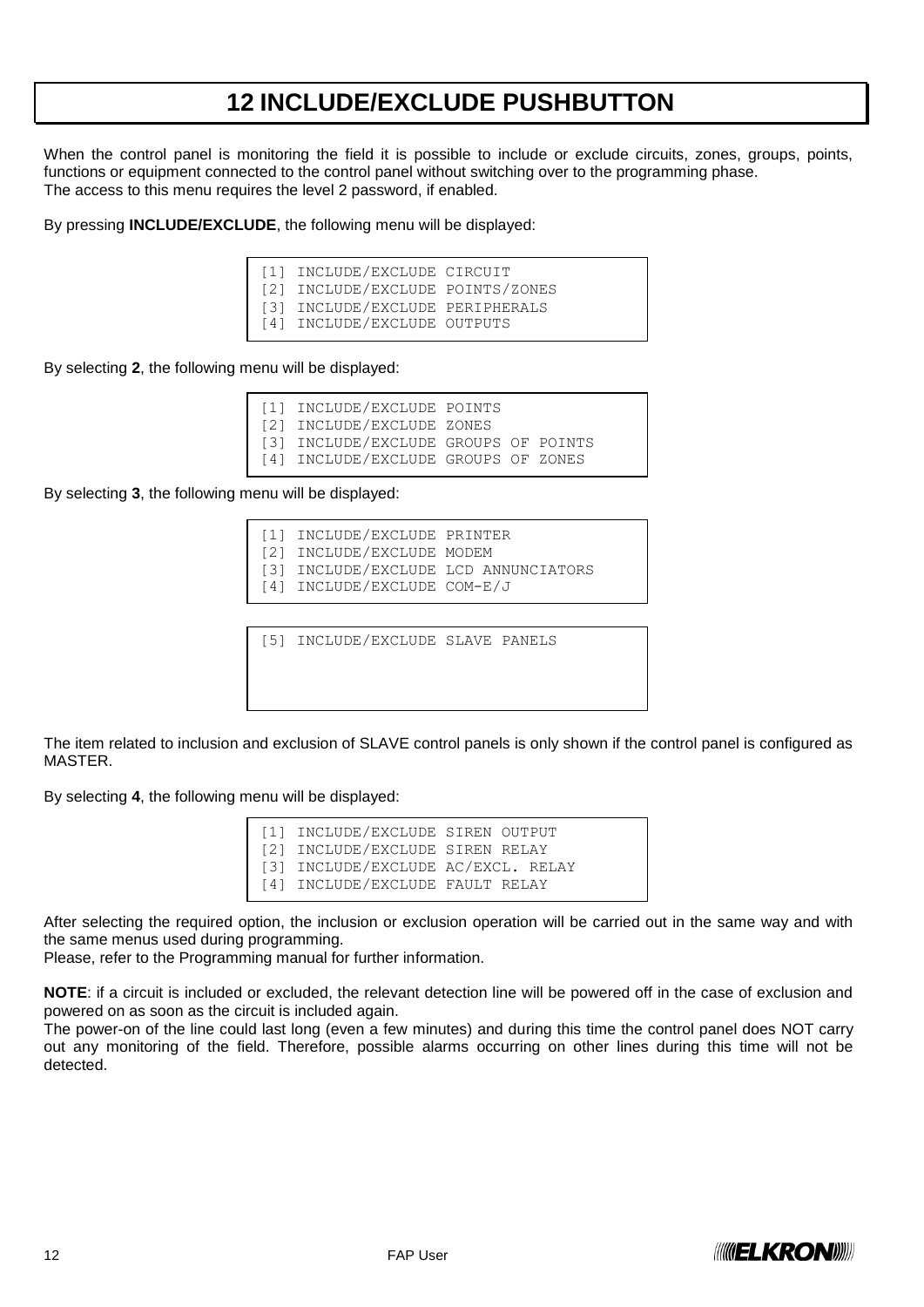# **13 KEYS AND INDICATORS FOR THE OPERATOR**

<span id="page-12-0"></span>

| <b>KEY</b>            | <b>FUNCTION</b>                                                                           |
|-----------------------|-------------------------------------------------------------------------------------------|
| <b>ACK</b>            | This key must be pressed to acknowledge the events (alarms, faults,                       |
| $(\vdash)$            | maintenance) detected by the control panel.                                               |
|                       | This key starts the "Global Reset" procedure.                                             |
| <b>RESET</b>          | Whenever the user presses this key, an event is stored in the event log and, if           |
|                       | the passwords are enabled, the level 2 password is required.                              |
| SILENCE /             | This key stops and restarts the siren output and the alarm outputs of the actuators after |
| <b>REARM SIREN</b>    | the occurrence of an alarm. Whenever the user presses this key, an event is stored in the |
|                       | event log and, if the passwords are enabled, the level 2 password is required.            |
|                       | This key makes the siren output activation delay expire immediately when the              |
|                       | control panel is in alarm condition of a zone/group alarm in timer mode and the           |
| <b>SKIP DELAY</b>     | timer is running.                                                                         |
|                       | By pressing this key the control panel will ignore the delay and will                     |
|                       | activate the siren output immediately.                                                    |
|                       | In order for this key to have an effect, the timer of a zone/group alarm in time          |
|                       | mode must be running. In this situation, when this key is pressed the current             |
| <b>INCREASE DELAY</b> | value of the running timer is increased by 1 minute. The maximum overall time             |
|                       | (initial delay $+$ increments due to the key) is 10 minutes. Whenever the user            |
|                       | presses this key, an event is stored in the event log and, if the passwords are           |
|                       | enabled, the level 2 password is required.                                                |
|                       | When the control panel is in monitoring phase, this key triggers the general alarm        |
| <b>MASTER ALARM</b>   | condition. Whenever the user presses this key, an event is stored in the event            |
|                       | log and, if the passwords are enabled, the level 2 password is required.                  |
|                       | When the control panel is in monitoring phase, this key allows the user to                |
| INCLUDE/EXCLUDE       | include/exclude circuits, zones, groups, points or any other equipment connected          |
|                       | to the control panel. When the user presses this key, the level 2 password is             |
|                       | required (if passwords are enabled).                                                      |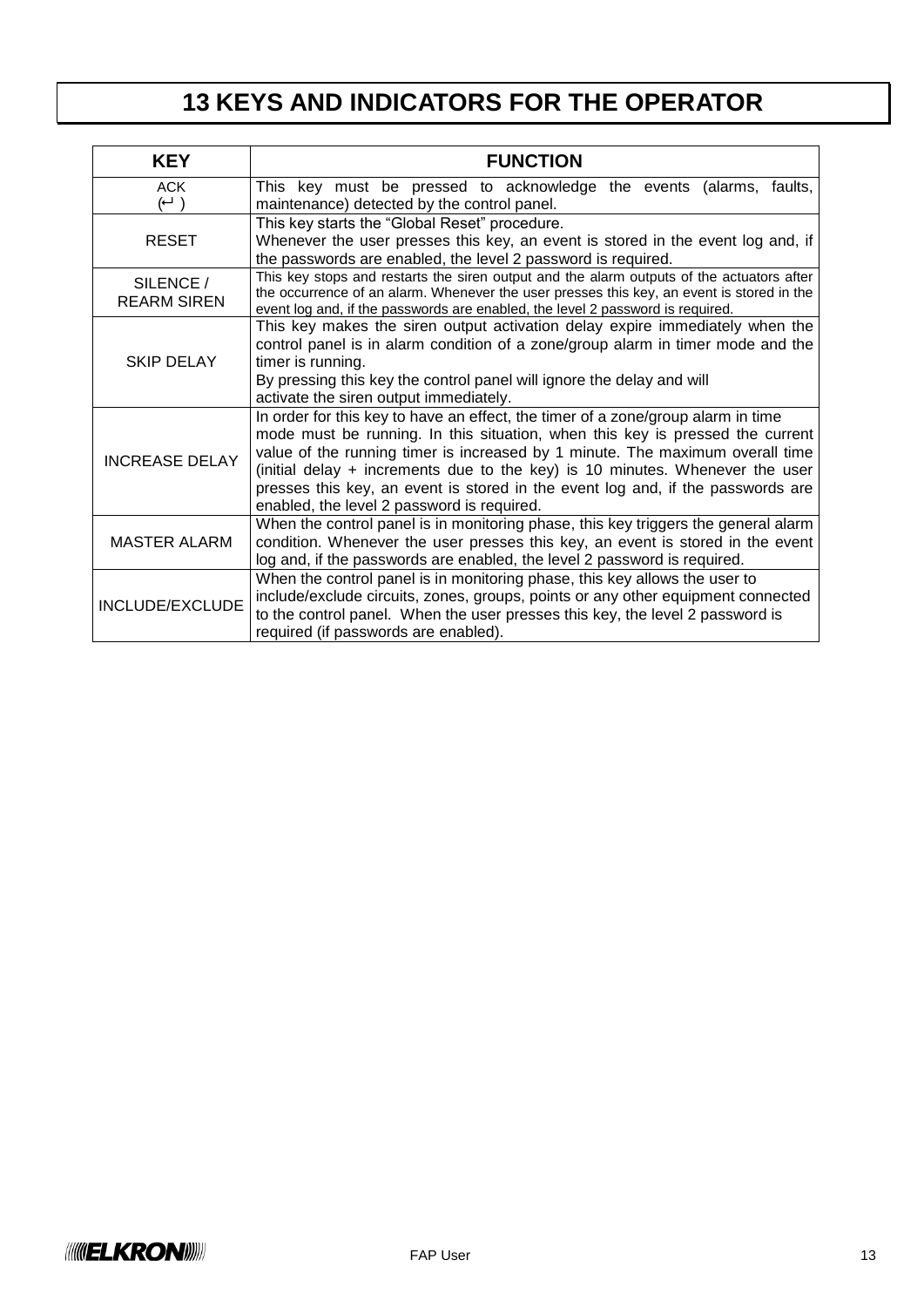|               | <b>INDICATOR</b>      | <b>COLOR</b>  | <b>FUNCTION</b>                                                                                                                                                                                                                                                                                                                                                                                                                                                                             |
|---------------|-----------------------|---------------|---------------------------------------------------------------------------------------------------------------------------------------------------------------------------------------------------------------------------------------------------------------------------------------------------------------------------------------------------------------------------------------------------------------------------------------------------------------------------------------------|
| ALARMS        | <b>FIRE ALARM</b>     | <b>RED</b>    | Blinking: the control panel is in alarm condition and the siren<br>output is not active<br>Fixed ON: the control panel is in alarm condition and the siren<br>output is active                                                                                                                                                                                                                                                                                                              |
|               | <b>MASTER ALARM</b>   | <b>RED</b>    | When turned ON, a general alarm condition has occurred                                                                                                                                                                                                                                                                                                                                                                                                                                      |
| <b>MODEM</b>  | <b>MODEM ACTIVE</b>   | <b>RED</b>    | With modem inserted:<br>Blinking: the modem is attempting to setup a call<br>Steady ON: the modem connection is active<br>Steady OFF: the modem is not performing any activity<br>With LAN module (E/J type communicator) inserted:<br>Blinking: ongoing alarm transmission from E type<br>communicator towards the fire alarm receiving centre.<br>Steady ON: ACK alarm received from the fire alarm receiving<br>centre via E type communicator.<br>Steady OFF: no alarm transmitted yet. |
|               | <b>MODEM STATE</b>    | <b>YELLOW</b> | With modem inserted:<br>Blinking: fault on the transmission line<br>Steady ON: modem (or part of its functionality) excluded<br>With LAN module (E/J type communicator) inserted:<br><b>Blinking:</b> E type communicator fault<br>Steady ON: E type communicator excluded.                                                                                                                                                                                                                 |
|               | <b>GENERAL</b>        | <b>YELLOW</b> | When turned ON, it indicates a Fault condition. Further information on<br>the type of fault is provided through the display and the dedicated<br>LEDs. This LED provides a cumulative fault indication                                                                                                                                                                                                                                                                                      |
| <b>FAULTS</b> | <b>SYSTEM</b>         | <b>YELLOW</b> | When turned ON, it indicates a system fault. Usually, when this LED<br>is ON it indicates a fault affecting the CPU of the control panel.                                                                                                                                                                                                                                                                                                                                                   |
|               | <b>BATTERY</b>        | <b>YELLOW</b> | When ON, it indicates a control panel battery fault or malfunctioning.                                                                                                                                                                                                                                                                                                                                                                                                                      |
|               | <b>SIREN</b>          | <b>YELLOW</b> | When ON, it indicates a fault on the line controlling the siren or a fault<br>on an actuator driving an alarm signalling device ("C" type)                                                                                                                                                                                                                                                                                                                                                  |
|               | <b>EARTH</b>          | <b>YELLOW</b> | When ON, it signals an earth dispersion                                                                                                                                                                                                                                                                                                                                                                                                                                                     |
|               | <b>MAINTENANCE</b>    | <b>YELLOW</b> | When ON, it indicates that the maintenance procedure has found one<br>or more smoke detectors which require maintenance.                                                                                                                                                                                                                                                                                                                                                                    |
| MAINTENANCE   | <b>TEST SYSTEM</b>    | <b>YELLOW</b> | When ON, it indicates that a zone test is in progress.                                                                                                                                                                                                                                                                                                                                                                                                                                      |
|               | MAIN/BATTERY          | <b>GREEN</b>  | Steady ON: the control panel is powered on by the main AC<br>Blinking: the control panel is powered on by batteries                                                                                                                                                                                                                                                                                                                                                                         |
|               | <b>LINE</b>           | <b>YELLOW</b> | When ON, it indicates that one or more circuits are excluded.                                                                                                                                                                                                                                                                                                                                                                                                                               |
|               | ZONE                  | <b>YELLOW</b> | When ON, it indicates that one or more zones are excluded.                                                                                                                                                                                                                                                                                                                                                                                                                                  |
| EXCLUSIONS    | <b>GROUP</b>          | <b>YELLOW</b> | When ON, it indicates that one or more groups of points or groups of<br>zones are excluded.                                                                                                                                                                                                                                                                                                                                                                                                 |
|               | <b>DEVICE</b>         | <b>YELLOW</b> | When ON, it indicates that one or more points are excluded.                                                                                                                                                                                                                                                                                                                                                                                                                                 |
|               | <b>SIREN</b>          | <b>YELLOW</b> | When ON, it indicates the exclusion of a siren or an actuator driving<br>an alarm signaling device ("C" type).                                                                                                                                                                                                                                                                                                                                                                              |
|               | <b>DISCHARGE</b>      | <b>YELLOW</b> | When ON, it indicates the exclusion of an actuator driving fire-<br>extinction equipment ("G" type).                                                                                                                                                                                                                                                                                                                                                                                        |
|               | <b>EXCLUSION</b>      | <b>YELLOW</b> | When ON, it indicates that something is excluded in the control panel.<br>This is an exclusion cumulative indicator.                                                                                                                                                                                                                                                                                                                                                                        |
| GENERAL       | REMOTE DEVICE         | <b>YELLOW</b> | When ON, it indicates a communication error during communication<br>with an LCD annunciator or a SLAVE control panel, or a<br>communication problem during communication with a PC via modem<br>or LAN.                                                                                                                                                                                                                                                                                     |
|               | SILENCE SIREN         | <b>YELLOW</b> | When ON, it indicates that the siren output has been turned off by<br>using the SILENCE SIREN key.                                                                                                                                                                                                                                                                                                                                                                                          |
|               | <b>ACTION DELAYED</b> | <b>YELLOW</b> | When ON, it indicates that the timer of a zone or group in time mode<br>is running or has expired and the zone or group has undergone an<br>alarm condition.                                                                                                                                                                                                                                                                                                                                |

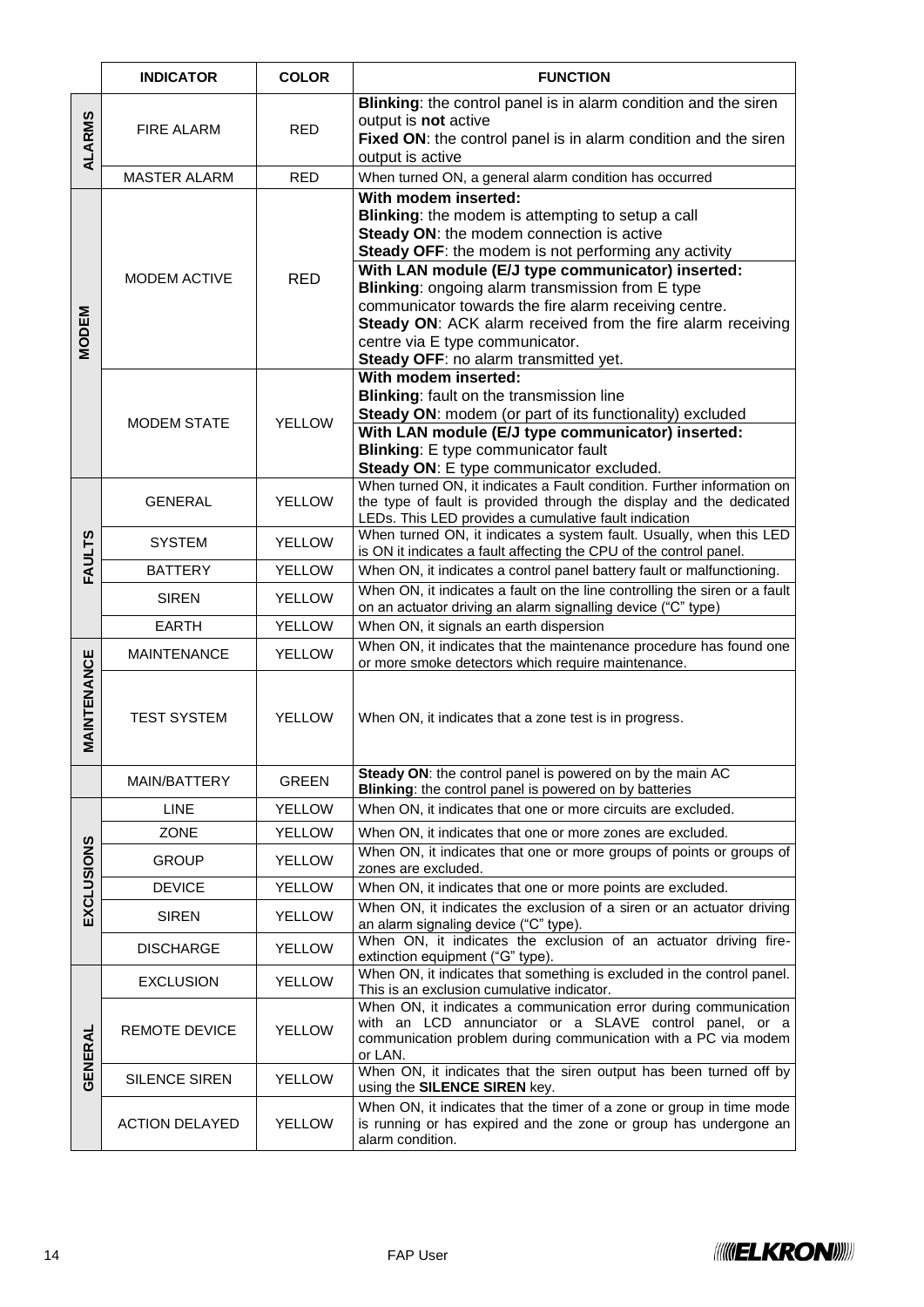# <span id="page-14-0"></span>**14 FAP54-01 KEYPAD LAYOUT**

| $\mathbf{3}$<br>$\boldsymbol{z}$<br>ABC<br>DEF             | MENU                                                    |
|------------------------------------------------------------|---------------------------------------------------------|
| 5<br>6<br><b>JKL</b><br><b>MNO</b><br>GHI                  | ESC                                                     |
| 9 <sub>WXYZ</sub><br>8<br><b>T</b> PQRS<br>TUV             | OK                                                      |
| $\circledcirc$<br>₩<br>0                                   | ACK                                                     |
| #                                                          |                                                         |
| Silence/Rearm<br>Increase<br>Reset<br>Siren<br>Delay       | Include/<br>Master<br>Skip<br>Alarm<br>Delay<br>Exclude |
|                                                            |                                                         |
|                                                            |                                                         |
| ALARMS <sup>-</sup><br>Fire Alarm<br>Ļ                     | Main/Battery<br><b>EXCLUSIONS</b>                       |
| L<br>Master Alarm                                          | Line                                                    |
| Modem Active<br>Ľ                                          | Zone                                                    |
| Modem State<br>l<br><b>FAULTS</b>                          | Group                                                   |
| D<br>General                                               | Q<br>Device                                             |
| D<br>System                                                | Siren                                                   |
|                                                            | Discharge                                               |
| D<br>Battery                                               | GENERAL <sup>-</sup>                                    |
| b<br>Siren                                                 | Exclusion                                               |
| D<br>Earth<br>MAINTENANCE <sup>-</sup><br>D<br>Maintenance | D<br>Remote Device<br>D<br>Silence Siren                |

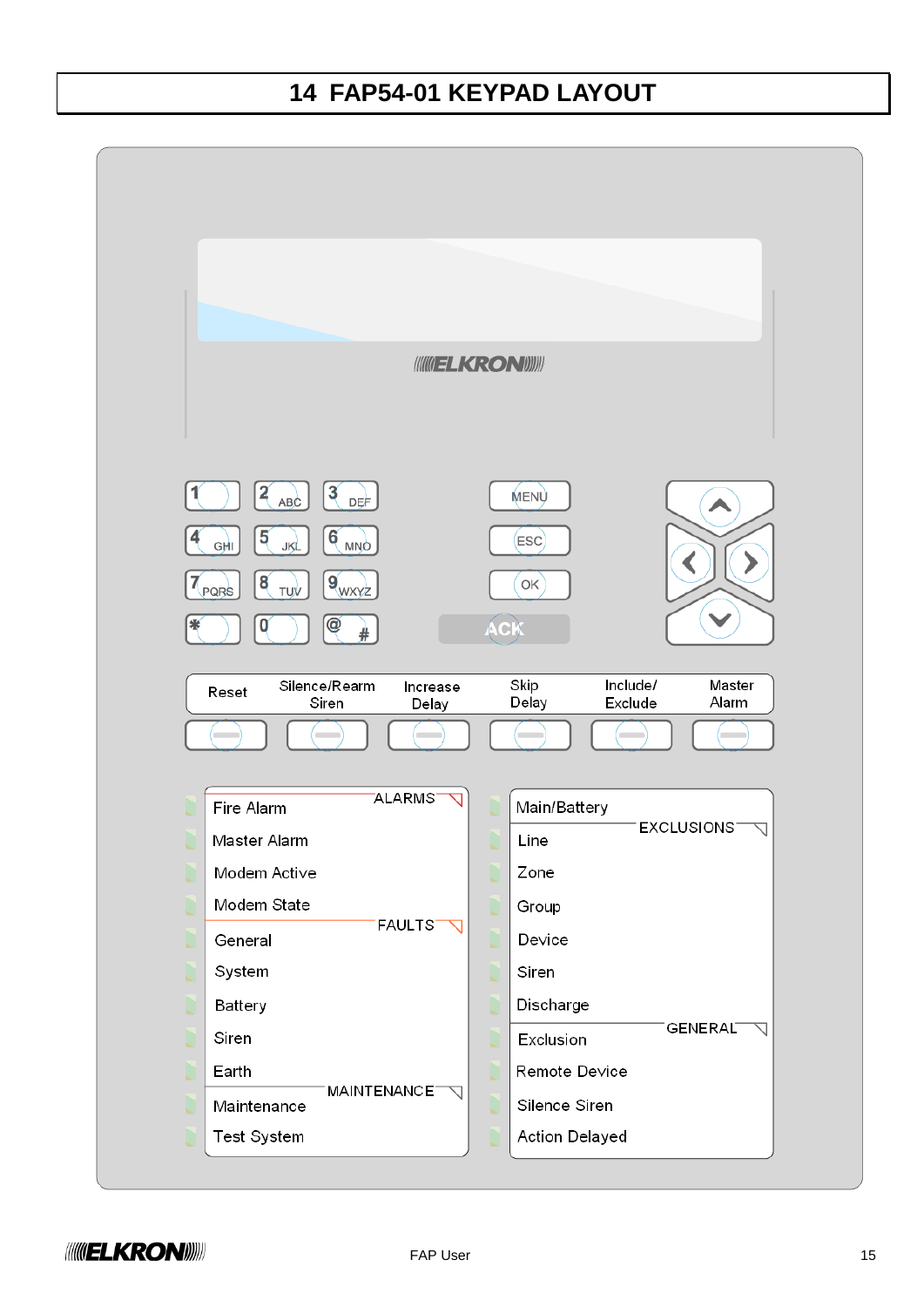# <span id="page-15-0"></span>**15 FAP54-04/08/16 KEYPAD LAYOUT**

| $\mathbf{3}$<br>$\overline{2}$<br><b>DEF</b><br>ABC  | MENU                                                    |
|------------------------------------------------------|---------------------------------------------------------|
| 5<br>$6\phantom{1}$<br><b>JKL</b><br>GHI<br>MNO      | ESC                                                     |
| 8<br>$\sqrt{9}$ WXYZ<br>7<br>PQRS<br>TUV             | OK                                                      |
| $\overline{\mathbf{Q}}$<br>0<br>₩<br>$\frac{1}{2}$   | $\checkmark$<br>ĄCĶ                                     |
|                                                      |                                                         |
| Increase<br>Silence/Rearm<br>Reset<br>Delay<br>Siren | Skip<br>Include/<br>Master<br>Delay<br>Exclude<br>Alarm |
|                                                      |                                                         |
|                                                      |                                                         |
| ALARMS<br>Fire Alarm<br>L                            | Main/Battery                                            |
| Master Alarm<br>k.                                   | <b>EXCLUSIONS</b><br>Line<br>u                          |
| D<br>Modem Active                                    | Zone<br>D                                               |
| D<br>Modem State                                     | D<br>Group                                              |
| <b>FAULTS</b><br>Ļ<br>General                        | D<br>Device                                             |
| D<br>System                                          | D<br>Siren                                              |
| D<br>Battery                                         | D<br>Discharge                                          |
| D<br>Siren                                           | GENERAL <sup>-</sup><br>D<br>Exclusion                  |
| Earth<br>D                                           | D<br>Remote Device                                      |
| MAINTENANCE <sup>-</sup><br>l<br>Maintenance         | D<br>Silence Siren                                      |
| Test System<br>L                                     | Action Delayed<br>Q                                     |

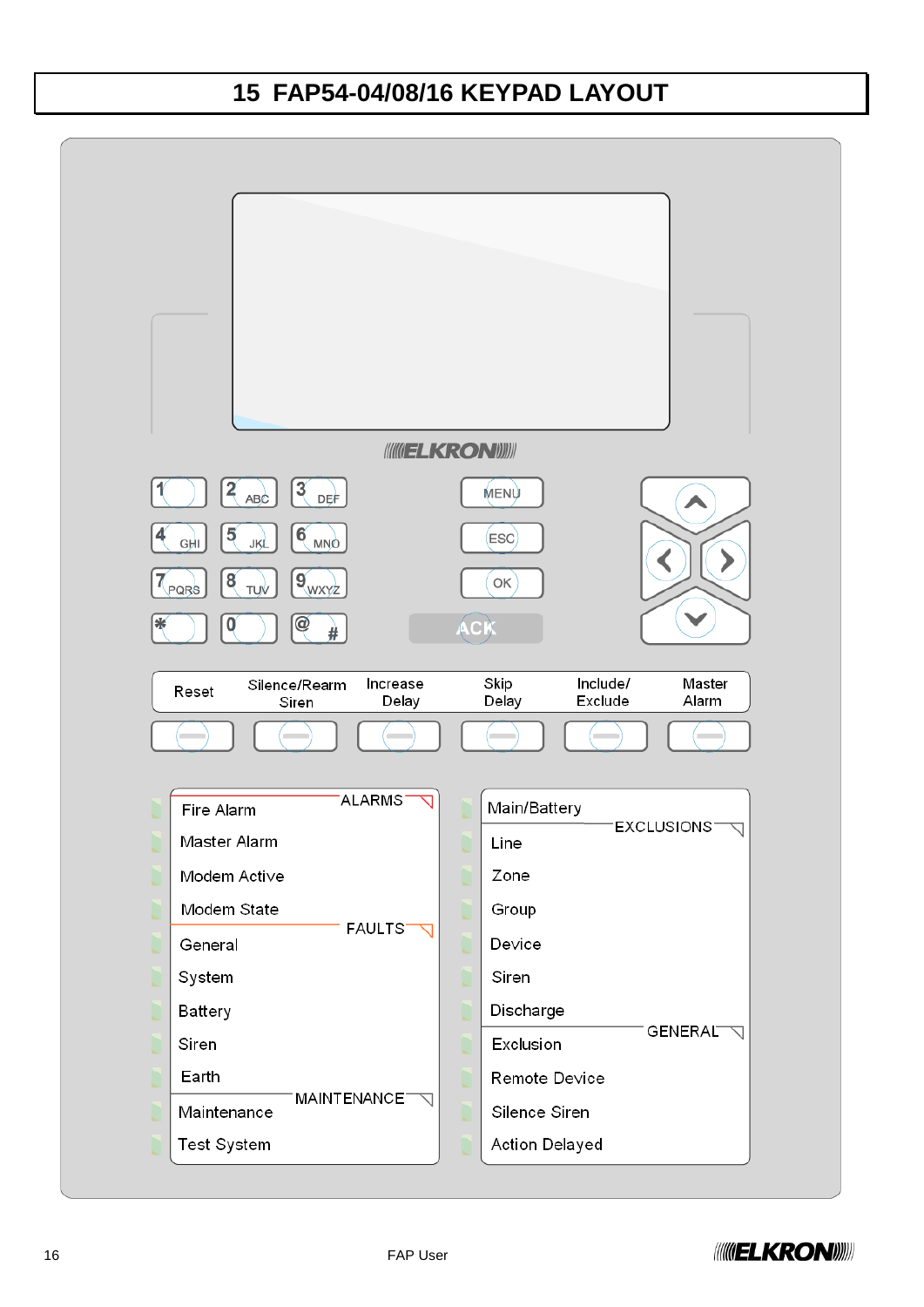## <span id="page-16-0"></span>**16 OPERATIONS TO BE CARRIED OUT IN CASE OF ALARM**

- 1. Press **ACK**.
- 2. Read the point in alarm on the display.
- 3. Go and check the possible alarm on the field. If no problems are detected or no real danger exists press **RESET**.

Should the alarm persist it is possible to exclude the point as follows:

- 1. Press **ACK**.
- 2. Read the point in alarm on the display.
- 3. Press **INCLUDE/EXCLUDE**.
- 4. Select the option **INCLUDE/EXCLUDE POINTS/ZONES**
- 5. Select the option **INCLUDE/EXCLUDE POINTS**
- 6. Select the circuit where the point to be excluded is located by operating  $\wedge$  and  $\vee$
- 7. Press **OK**
- 8. Select the point to be excluded by entering the address or using keys  $\wedge$  and  $\vee$  or typing in the address on the numerical keypad
- 9. Press **OK**
- 10. Select **EXCLUDED** through  $\land$  and  $\lor$
- 11. Press **OK**
- 12. Press **ESC** until a message indicating the excluded point is displayed
- 13. Press **RESET**.

To include a previously excluded point proceed as follows:

- 1. Press **INCLUDE/EXCLUDE**.
- 2. Select the option **INCLUDE/EXCLUDE POINTS/ZONES**
- 3. Select the option **INCLUDE/EXCLUDE POINTS**
- 4. Select the circuit where the point to be included is located by operating  $\wedge$  and  $\vee$
- 5. Press **OK**
- 6. Select the point to be included by entering the address or using keys  $\wedge$  and  $\vee$  or typing in the address on the numerical keypad
- 7. Press **OK**
- 8. Select **INCLUDED** through  $\land$  and  $\lor$
- 9. Press **OK**
- 10. Press **ESC** until the control panel goes back to the messages shown during the scanning phase and the message related to the excluded point is not shown anymore
- 11. Press **RESET**.

## <span id="page-16-1"></span>**17 OPERATIONS TO BE CARRIED OUT IN CASE OF FAULT**

- 1. Press **ACK**.
- 2. Read the cause of fault on the display.
- 3. Go and check the possible fault on the spot. If no problems are detected or no real danger exists press **RESET**.
- 4. Should the fault persist press **ACK** and contact service.

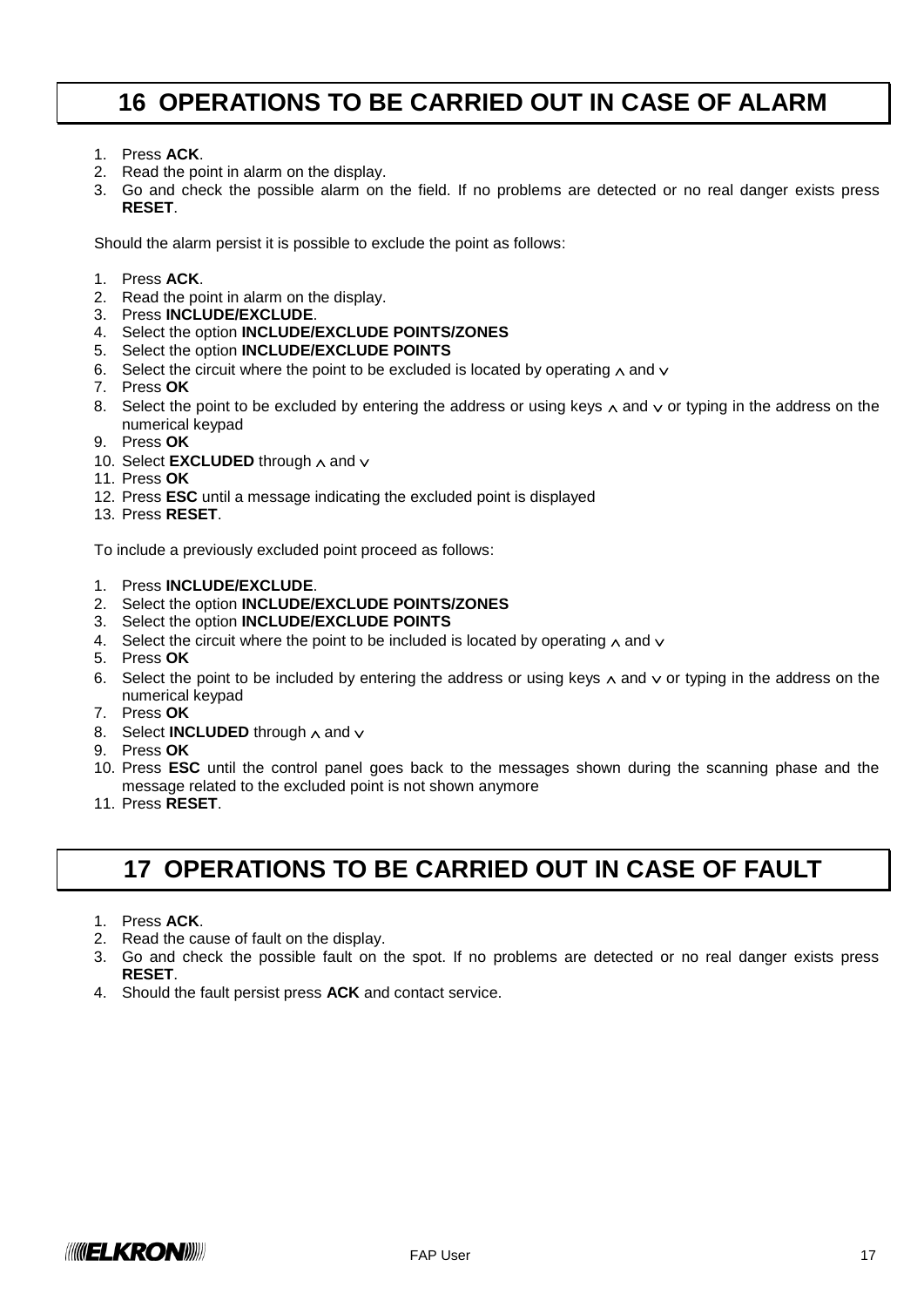#### <span id="page-17-1"></span><span id="page-17-0"></span>**18.1 APPENDIX 1 – ERROR CODES FOR FAULT OF POINTS**

If a point undergoes a fault, this fault is detected by the control panel during the scanning phase and the user is notified about it with a message:

*FAULT ZXXX CYY PZZZ TT FWWW NAME OF THE POINT* XXX = number of the zone which the point belongs to YY = circuit which the point is connected to ZZZ = address of the point TT = type (in short) of the point WWW = fault code

If the point is an output module, the user is notified about the fault with one of the following messages, depending on the fault:

*FAULT EXT. CXX PYYY OM FZZZ NAME OF THE MODULE*

or:

*FAULT CXX PYYY OM FZZZ NAME OF THE MODULE*

XX = circuit which the module is connected to YYY = address of the module  $ZZZ = \text{fault code}$ 

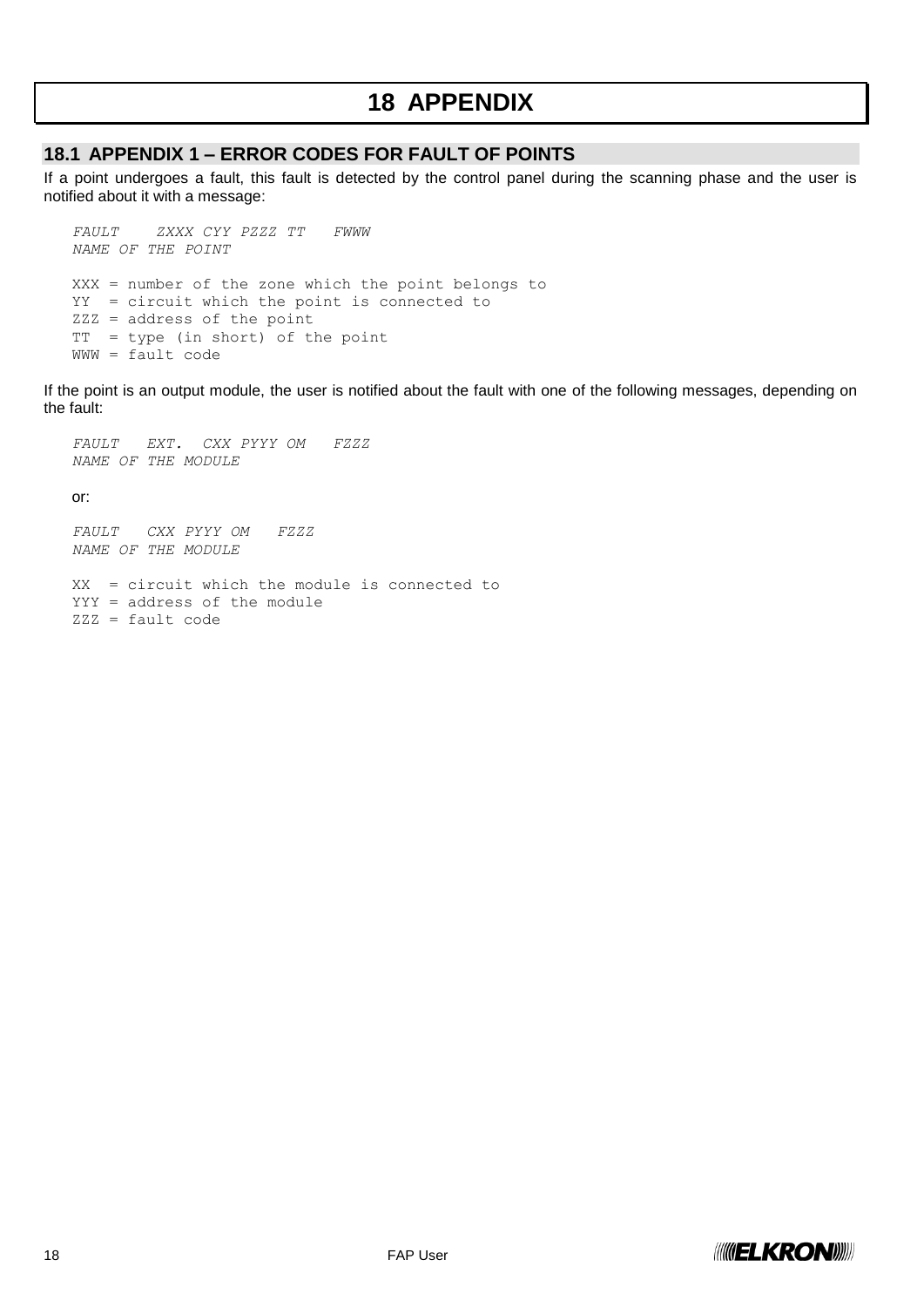The following table contains the point error codes and the relevant explanation.

| Code           | <b>Fault</b>                                                                                                                                                                  |
|----------------|-------------------------------------------------------------------------------------------------------------------------------------------------------------------------------|
| 1              | Smoke/heat detector: internal fault of the optical section                                                                                                                    |
| $\overline{c}$ | Smoke/heat detector: internal fault of the optical section (signal less than the fault threshold)                                                                             |
| 3              | Internal fault of the temperature detection section                                                                                                                           |
| 4              | Smoke detector: error at the end of the optical calibration procedure                                                                                                         |
| 5              | Smoke detector: optical calibration is missing because of out of range temperature                                                                                            |
| 6              | Internal fault: non volatile memory access error                                                                                                                              |
| 7              | Internal fault: testing not executed                                                                                                                                          |
| 8              | Internal fault: optical calibration not executed                                                                                                                              |
| 9              | Internal fault: calibration failed                                                                                                                                            |
| 10             | Heat detector or smoke/heat detector: internal fault of the temperature detection section.                                                                                    |
| 11             | Manual push button: internal fault of the alarm switch                                                                                                                        |
| 12             | External fault: analog input 1 is short circuited                                                                                                                             |
| 13             | External fault: analog input 1 is open (end of line resistor is missing)                                                                                                      |
| 14             | External fault; analog input 2 is short circuited                                                                                                                             |
| 15             | External fault: analog input 2 is open (end of line resistor is missing)                                                                                                      |
| 16             | External fault: missing short circuit of input 1 of a mode 2 actuator within the expected time                                                                                |
|                | (feedback time)                                                                                                                                                               |
| 17             | External fault: alarm repetition output is short circuited                                                                                                                    |
| 18             | The point has notified an external fault, but it is not possible to read the cause because of a                                                                               |
|                | communication problem                                                                                                                                                         |
| 19             | Type programming error                                                                                                                                                        |
| 20             | The point does not answer to the cyclic polling during the monitoring phase                                                                                                   |
| 21             | The point does not answer to a command                                                                                                                                        |
| 22             | The point does not answer to the initial polling at the beginning of the monitoring phase                                                                                     |
| 23             | The point answers wrongly with a too high current to the polling during the monitoring phase                                                                                  |
|                | (possible answer coming simultaneously from more than one point)                                                                                                              |
| 24             | The point type is different than the programmed one                                                                                                                           |
| 25             | Point not accepted because of wrong manufacturer code                                                                                                                         |
| 26             | The point does not answer to the adaptation command                                                                                                                           |
| 27             | The point does not answer to the status request command for inclusion verification                                                                                            |
| 28             | The point does not answer to the command of inclusion                                                                                                                         |
| 30<br>31       | External fault: alarm repetition/siren output is open (end of line resistor is missing)                                                                                       |
| 32             | External fault: alarm repetition/siren output is short circuited                                                                                                              |
| 33             | External fault: electrical overloaded on the gemma output                                                                                                                     |
| 34             | External fault: external power supply applied to a point programmed to work without it<br>External fault: external power supply missing on a point programmed to work with it |
|                | External fault: the value read is lower than the threshold of fault of the analog section (possible                                                                           |
| 35             | break of the electric connection with the measurement equipment)                                                                                                              |
| 36             | External fault: conventional detection circuit is short circuited                                                                                                             |
| 37             | External fault: conventional detection circuit is open (end of line resistor is missing)                                                                                      |
| 38             | Dip-switch configuration on the device is different than the one programmed in the control panel                                                                              |
|                | Failure of the attempt to recovery communication with the point after a missing answer to the                                                                                 |
| $40 - 43$      | cyclic polling during the monitoring phase                                                                                                                                    |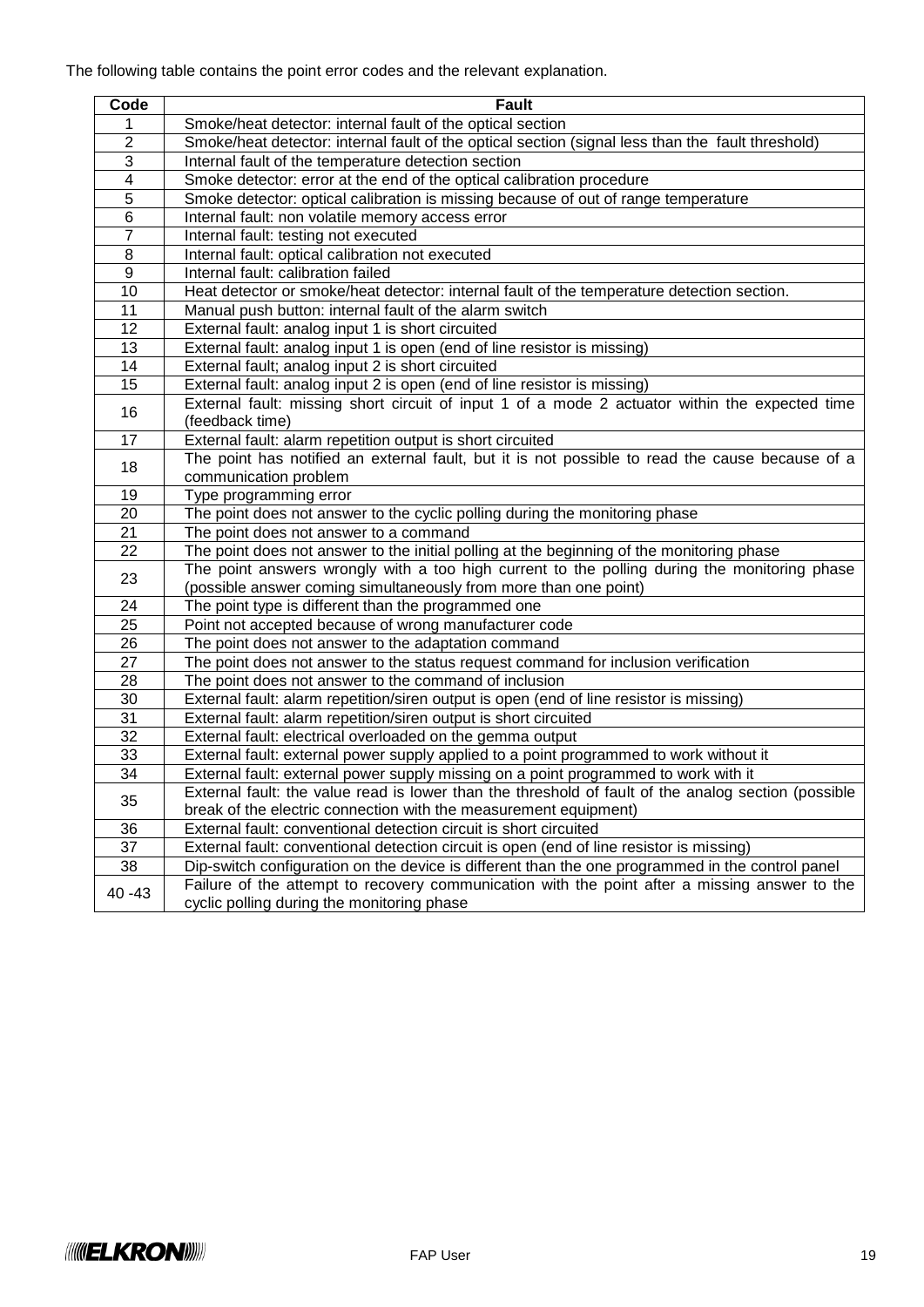### <span id="page-19-0"></span>**18.2 APPENDIX 2 – FAULT CODES FOR LINE CIRCUIT CARDS**

If a circuit module undergoes a fault during the scanning phase, the control panel detects this fault and notifies the user with this message:

```
FAULT CIRCUIT MODULE XX (YY)
XX = module which underwent the fault
YY = fault code
```
The table below reports the fault codes along with the relevant explanation:

| Code | Fault                                                                            |
|------|----------------------------------------------------------------------------------|
|      | Access error to the non volatile memory of the module                            |
| 2    | Program supervision error (1)                                                    |
| 3    | Fault in the output analog section of the module                                 |
| 4    | The module does not answer to commands                                           |
| 5    | Module removed                                                                   |
| 6    | Module reset                                                                     |
| 7    | Unexpected answer from the module (1)                                            |
| 8    | Unexpected answer from the module (1)                                            |
| 9    | Unexpected answer from the module (1)                                            |
| 10   | Unexpected answer from the module (1)                                            |
| 11   | Unexpected answer from the module (1)                                            |
| 12   | Unexpected answer from the module (1)                                            |
| 13   | Module is blocked (1)                                                            |
| 14   | Module not usable because of a serious line fault (e.g. short circuit, overload) |
| 15   | Fault in the module transmitter                                                  |
| 16   | Fault in the module transmitter                                                  |
| 17   | Data memory corrupted (1)                                                        |
| 18   | System memory corrupted (1)                                                      |
| 19   | System memory corrupted (1)                                                      |
| 20   | Code memory corrupted                                                            |
| 21   | Non volatile memory corrupted (1)                                                |

(1) Please, contact the ELKRON Customer Service.

#### <span id="page-19-1"></span>**18.3 APPENDIX 3 – FAULT CODES FOR THE COMMAND AND CONTROL MODULE**

If the Command & Control module undergoes a fault during the scanning phase, the user is notified with this message:

*FAULT C&C MODULE (XX)*

XX = fault code

The table below reports the fault codes of the Command and Control module and the relevant explanation:

| Code            | Fault                                                 |
|-----------------|-------------------------------------------------------|
|                 | Access error to the non volatile memory of the module |
| 2               | Program supervision error (1)                         |
| 3               | Internal fault: 25 V voltage is low                   |
| 4               | Internal fault: 25 V voltage is high                  |
| 5               | Internal fault: 8 V voltage is low                    |
| 6               | Internal fault: 8 V voltage is high                   |
|                 | Internal fault in RAM: data area corrupted            |
| 8               | Internal fault in NVM: wrong default data             |
| 9               | The module does not answer to the commands            |
| 10              | Module reset                                          |
| 11              | The module does not accept the command (1)            |
| 12 <sup>2</sup> | Module blocked (1)                                    |

(1) Please, contact the ELKRON Customer Service.

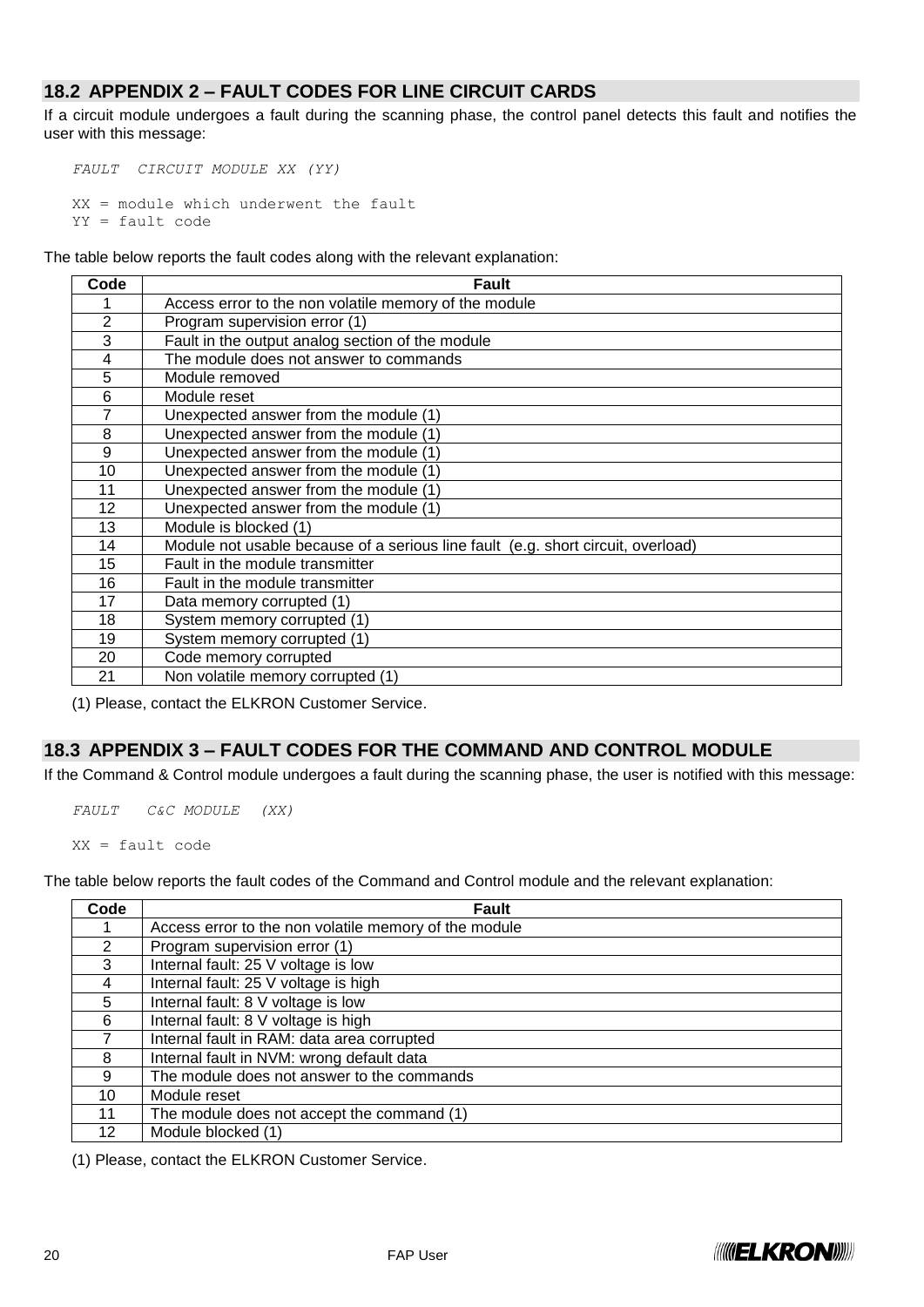### <span id="page-20-0"></span>**18.4 APPENDIX 4 – FAULT CODES FOR THE LCD ANNUNCIATORS**

If an LCD Annunciator connected to and recognized by the control panel undergoes a fault during the scanning phase, the user is notified with the following message:

```
FAULT LCD ANNUNCIATOR XX (YY)
NAME OF THE LCD ANNUNCIATOR
XX = address of the LCD annunciator affected by the fault
YY = fault code
```
The following table reports the fault codes of LCD annunciators and the relevant explanation:

| วde | aun                                                                                                                              |
|-----|----------------------------------------------------------------------------------------------------------------------------------|
|     | $\sim$ $\sim$<br><br>The<br>, not answer<br>, cvclic polling<br>the<br>annunciator<br>to<br>does<br>command<br>_\ <i>&gt;</i> L_ |

### <span id="page-20-1"></span>**18.5 APPENDIX 5 – FAULT CODES FOR MODEM**

If the modem undergoes a fault during the scanning phase, the user is notified with the following message:

*FAULT MODEM (XX)*  $(XX = fault code)$ 

The table below reports the fault codes along with the relevant explanation:

| Code | <b>Fault</b>                                                                        |
|------|-------------------------------------------------------------------------------------|
|      | Communication error: non answer from the modem                                      |
|      | Modem removed                                                                       |
|      | Modem type: mismatch between the detected type and the type programmed in the panel |
|      | PSTN modem: phone line check failed                                                 |
|      | GSM modem: signal strength low                                                      |

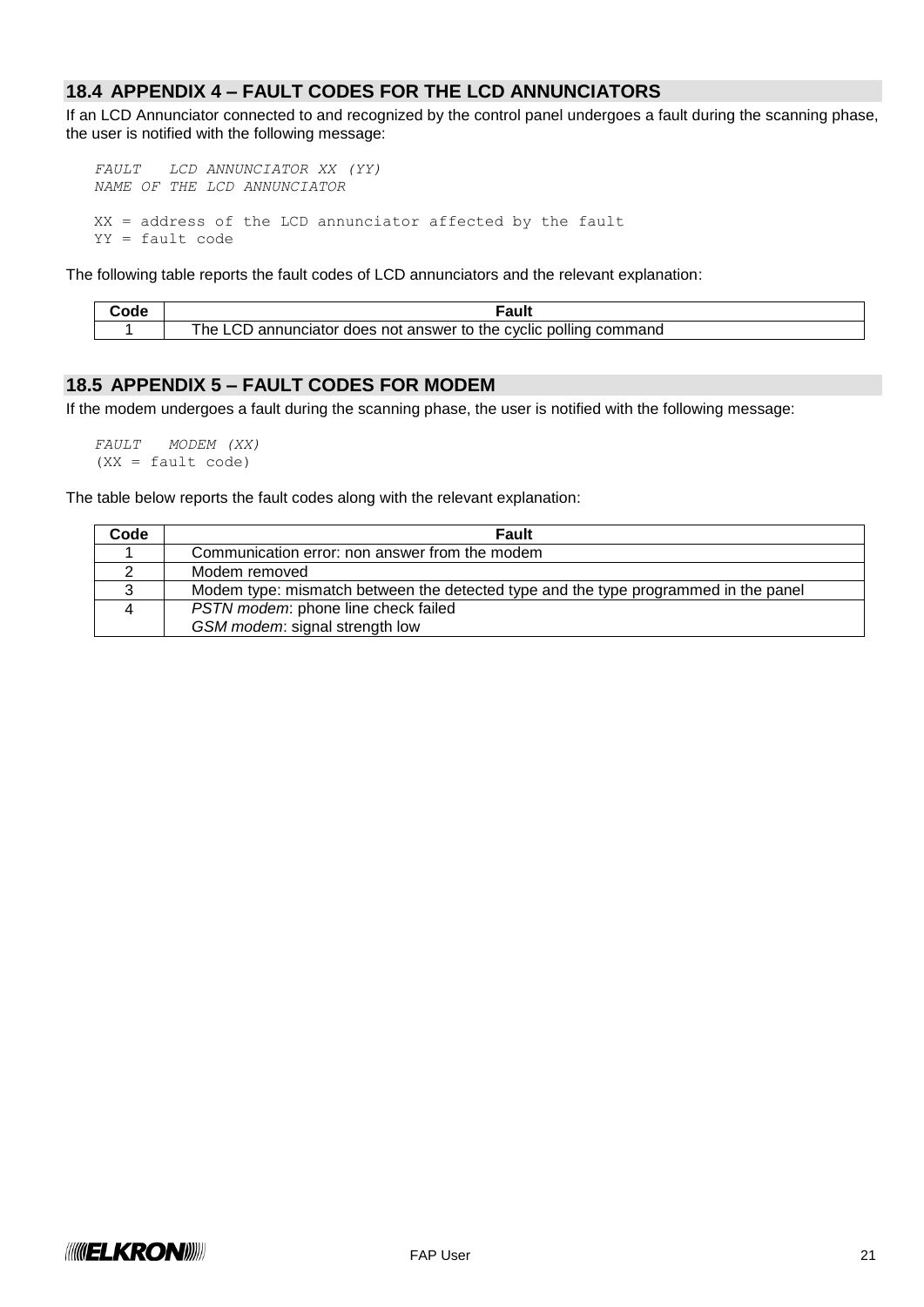### <span id="page-21-0"></span>**18.6 APPENDIX 6 – SYSTEM ERROR CODES**

A system error is notified to the user with the following message:

*FAULT SYSTEM ERROR (XX)* XX = error code

The following table reports the error codes along with the relevant explanation:

| Code            | <b>Fault</b>                                                                           |
|-----------------|----------------------------------------------------------------------------------------|
|                 | Internal memory error (stack of exclusions) (1)                                        |
| $\overline{2}$  | Internal memory error (stack of zone alarms) (1)                                       |
| $\overline{3}$  | Internal memory error (stack of general faults) (1)                                    |
| $\overline{4}$  | Internal memory error (stack of field faults) (1)                                      |
| 5               | Internal memory error (stack of maintenance events) (1)                                |
| $6\phantom{1}$  | Internal memory error (FIFO of alarms) (1)                                             |
| $\overline{7}$  | Internal memory error (stack of slave panels events) (1)                               |
| 8               | Internal memory error (stack of alarms of groups of points) (1)                        |
| 9               | Internal memory error (stack of alarms of groups of zones) (1)                         |
| 10              | Attempt to include an element already included                                         |
| 11              | Internal memory error (stack of a task of the operating system *) (1)                  |
| 12              | Program supervision error (**) (1)                                                     |
| $\overline{13}$ | Data memory integrity check (according to EN54) failed (1)                             |
| 14              | Program memory integrity check (according to EN54) failed                              |
| 15              | Access error to the external flash memory                                              |
| 16              | Fault on trasmitter for communication with internal modules                            |
| 17              | Fault on transmitter for communication with the modem                                  |
| 18              | Fault on transmitter for communication with remote LCD annunciators and printer module |
| $\overline{19}$ | Fault on transmitter for Master/Slave communication                                    |
| 20              | Display blocked                                                                        |
| 21              | Control panel reset caused by the program supervisor (1)                               |
| 22              | Control panel reset caused by low supply voltage                                       |
| 23              | Not used                                                                               |
| $\overline{24}$ | Not used                                                                               |
| $\overline{25}$ | Startup up error of TCP server application (***)                                       |
| 26              | Not used                                                                               |
| 27              | LAN cable removed                                                                      |
| 28              | Modem phone line integrity check failed                                                |
| $\overline{29}$ | Internal memory error (stack of generic events) (1)                                    |
| $\overline{30}$ | External USB card faulty                                                               |
| 31              | Battery voltage check during temperature variation failed                              |
| $\overline{32}$ | Alarm transmission timeout via LAN                                                     |
| 33              | <b>TCP</b> connection interrupted                                                      |

(\*) This fault is characterized by another parameter, indicating the task affected by the stack overflow:

*FAULT SYSTEM ERROR (11) XX*

XX = identifier of the task whose stack has been affected by the overflow

(\*\*) When this fault occurs, one further event is stored in the event log. This event contains the supervision mask of the tasks, containing the information on the tasks blocked:

*FAULT SYSTEM ERROR (12) FW MASK BMP3 BMP2 BMP1 BMP0*

BMP3, BMP2, BMP1, BMP0 = bitmap of the supervision mask (32 bit)

(\*\*\*) This fault occurs when the Ethernet configuration parameters are wrong. To solve this issue, reconfigure these parameters from the relevant programming menu.

(1) Please, contact the ELKRON Customer Service.

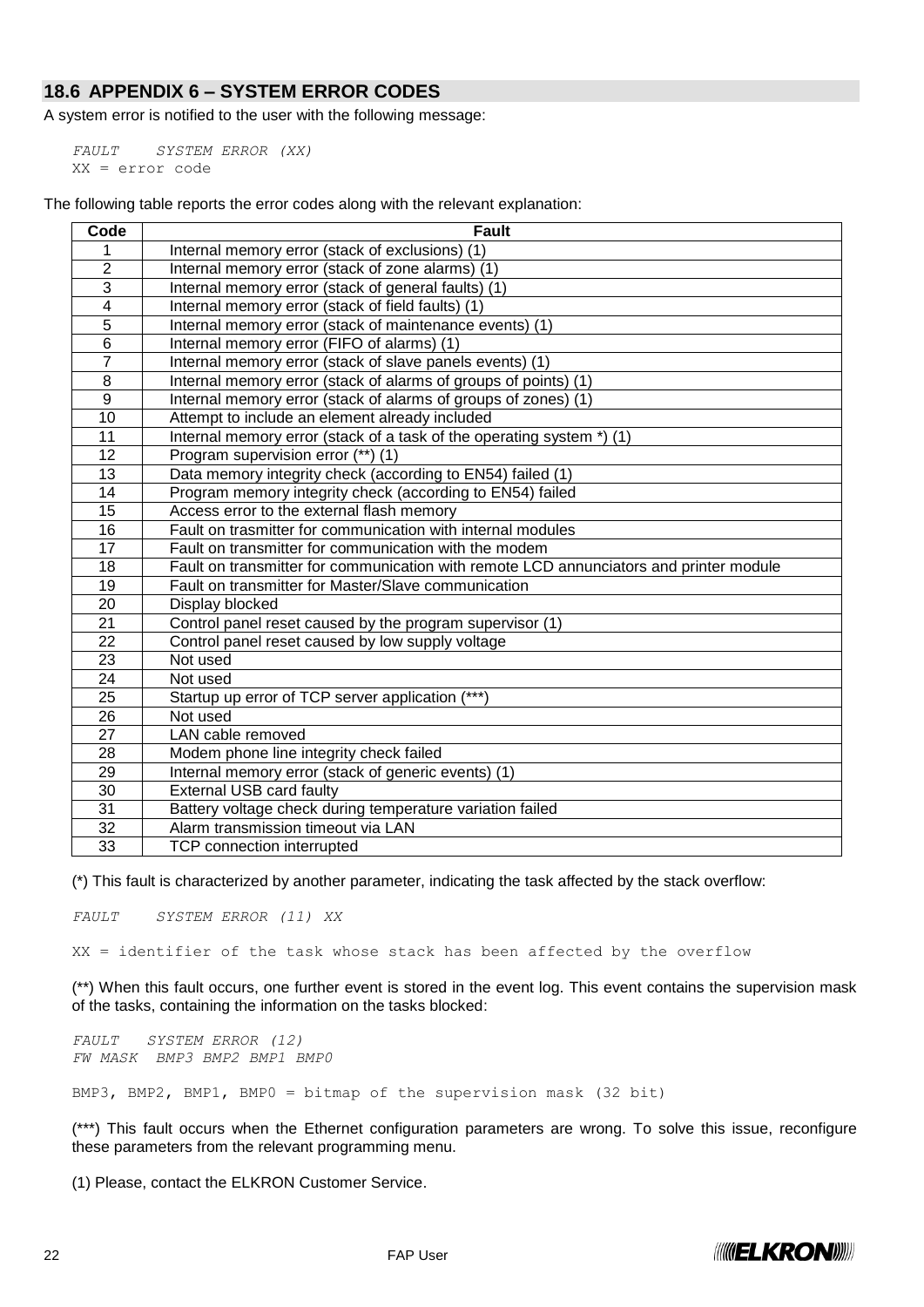### <span id="page-22-0"></span>**18.7 APPENDIX 7 – FAULT CODES FOR SLAVE CONTROL PANELS**

If a slave control panel undergoes a fault during the scanning phase, the user is notified with the following message:

*FAULT SLAVE PANEL XXX (YY) NAME OF THE SLAVE CONTROL PANEL* XXX = address of the slave control panel affected by the fault YY = fault code

The table below reports the fault codes along with the relevant explanation:

| Code | Fault                                                                                                |
|------|------------------------------------------------------------------------------------------------------|
|      | Missing communication (the slave control panel does not answer)                                      |
|      | Slave control panel continuously busy in not interruptible operations                                |
| 3    | Slave control panel busy in processing commands received by other<br>sources<br>(USB/Ethernet/Modem) |
|      | Slave control panel not recognizing the command                                                      |
|      | The slave control panel deems an actually correct command with parameter errors                      |

#### <span id="page-22-1"></span>**18.8 APPENDIX 8 – LIST OF PC SUBCOMMANDS (CMD "EXECUTE ACTION")**

When the control panel in scanning phase is connected to a PC, it can receive the command "execute action". By means of this command, the PC can ask the control panel to execute specific actions. Every time this command is received, an event is stored into the event log and will be shown to the user with a message like this;

*COMMAND EXECUTION XXX*

Where: XXX = identifier of the subcommand

The following table reports the subcommand identifiers.

| Code | <b>Action</b>        |
|------|----------------------|
| 0    | <b>Global Reset</b>  |
|      | Acknowledge          |
| 2    | Silence Siren        |
| 3    | <b>Restore Siren</b> |
| 4    | General Alarm        |
| 5    | Testlamp             |
| 6    | Cancel delay         |
|      | Increase delay       |
|      | Maintenance          |

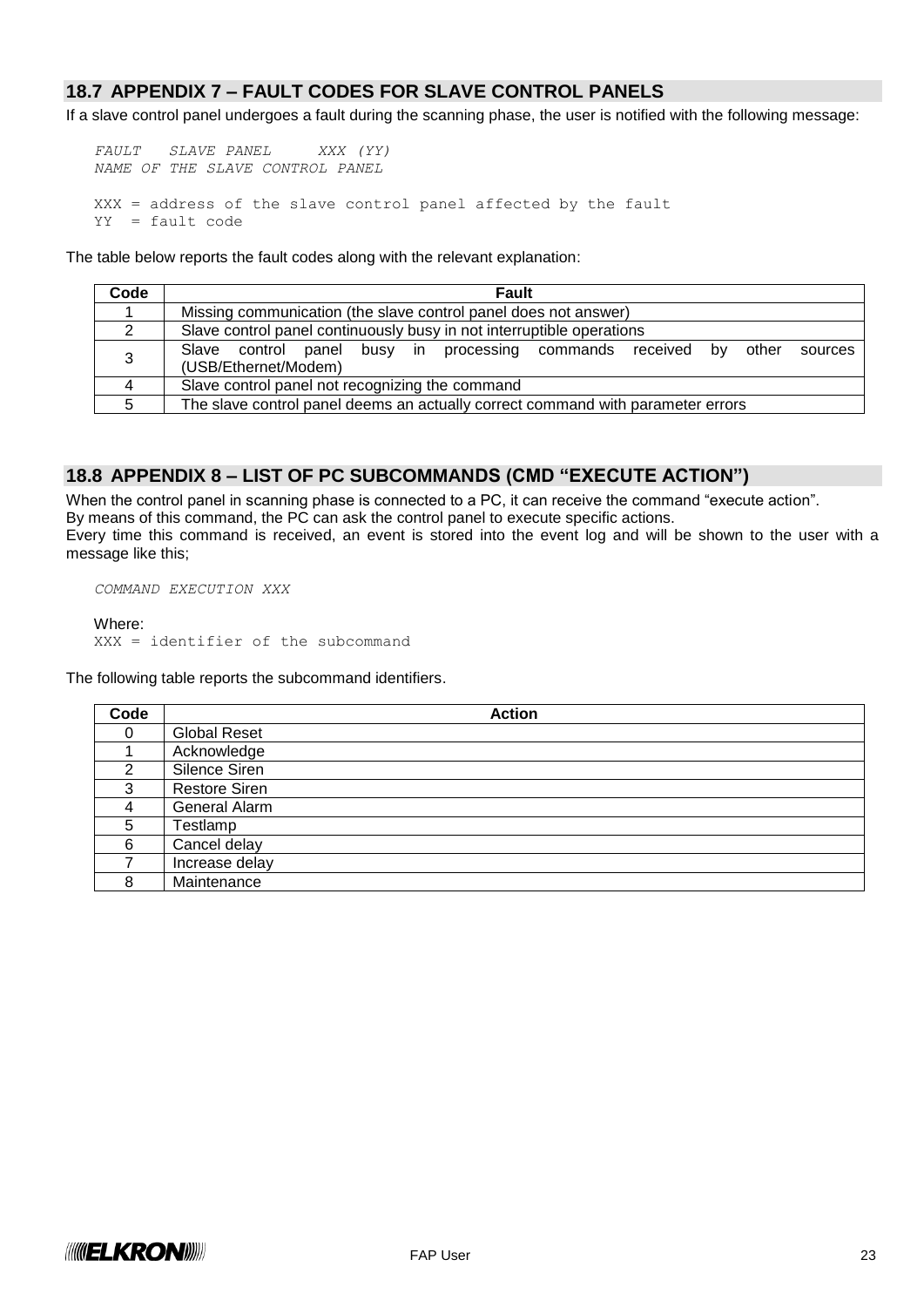### <span id="page-23-0"></span>**18.9 APPENDIX 9 – POINT TYPES**

The following table shows the shortened strings related to the point types and the relevant explanation. These strings can be found in the messages of alarm events, faults and exclusions related to the point.

| Point type<br>(shortened) | <b>Meaning</b>                       |
|---------------------------|--------------------------------------|
| <b>SM</b>                 | Smoke detector                       |
| HТ                        | Heat detector                        |
| MU                        | Output module                        |
| <b>MC</b>                 | Concentrator module                  |
| MN                        | Manual push button                   |
| GS                        | Gas detector                         |
| LN                        | Linear detector                      |
| SH                        | Smoke/Heat detector                  |
| LI                        | Latch input module                   |
| PI                        | Pulse input module                   |
| XS                        | Smoke/Heat/Gas detector              |
| TB                        | <b>Bathroom Call Cord</b>            |
| CI                        | 4-20 mA current input module         |
| IS                        | Latch input module with siren output |

#### <span id="page-23-1"></span>**18.10 APPENDIX 10 – POINT ATTRIBUTES QUALIFIER**

The visualization of an event of alarm/fault/exclusion/inclusion of a point contains a qualifier Q of the possible attributes of the point.

The meaning of this qualifier is reported in the table below:

| Qualifier    | <b>Meaning</b>                                                                  |
|--------------|---------------------------------------------------------------------------------|
| R            | Point with Clear Delay function enabled                                         |
| м            | Point with Global Alarm function enabled                                        |
| B            | Point with both Clear Delay and Global Alarm functions enabled                  |
| d            | Manual Push Button degraded                                                     |
|              | Manual Push Button degraded with Clear Delay function enabled                   |
| m            | Manual Push Button degraded with Global Alarm function enabled                  |
| <sub>b</sub> | Manual Push Button degraded with Clear Delay and Global Alarm functions enabled |

### <span id="page-23-2"></span>**18.11 APPENDIX 11 – ALARM TYPES**

The following table reports the alarm types signalled by a point.

| Alarm type | <b>Meaning</b>                                                            |
|------------|---------------------------------------------------------------------------|
|            | Alarm for smoke                                                           |
| າ          | Alarm for temperature                                                     |
| 3          | Alarm for smoke/temperature                                               |
|            | Alarm for manual push button                                              |
| 5          | Alarm for input 1                                                         |
| 6          | Alarm – undefined cause because of a communication problem with the point |
|            | Alarm for gas                                                             |
| 8          | Alarm from conventional detection circuit                                 |
| 9          | Alarm for overtaking the current threshold of the 4-20 mA module          |

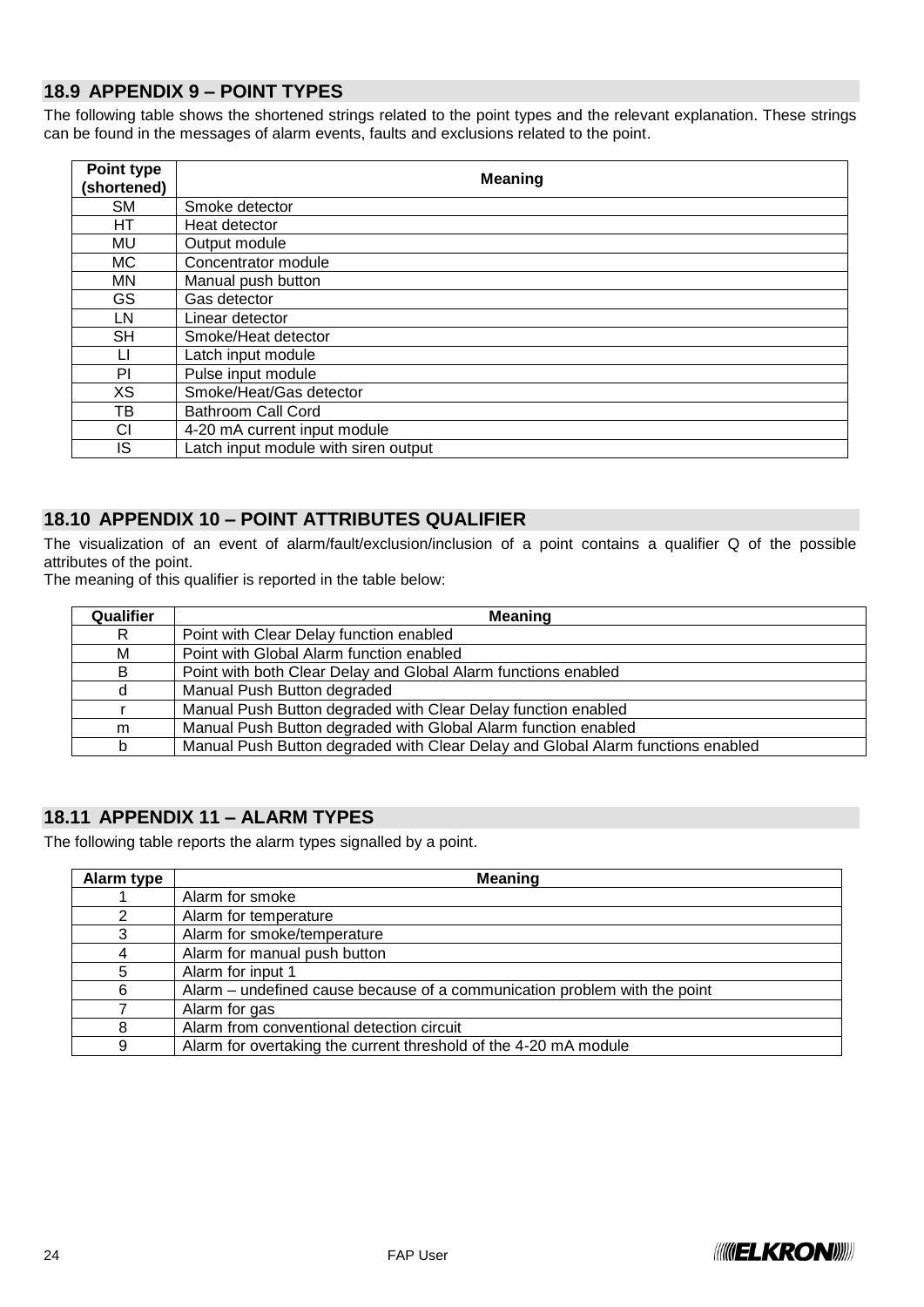### <span id="page-24-0"></span>**18.12 APPENDIX 12 – ZONE TYPES**

The table below reports the meaning of the shortened strings containing the information on the zone type.

| Zone type | <b>Meaning</b>          |
|-----------|-------------------------|
| FR        | Fire alarm zone type    |
| TN        | Technological zone type |

#### <span id="page-24-1"></span>**18.13 APPENDIX 13 – ERROR CODES FOR PRINTER MODULE**

If a fault relevant to the printer occurs during the monitoring phase, the user is notified with the following message:

FAULT PRINTER XX

XX = error code

The table below reports the error codes of the printer module and the relevant explanation:

| Code | <b>Fault</b>                                      |
|------|---------------------------------------------------|
|      | Printer not connected                             |
|      | Missing paper                                     |
|      | Printer continuously busy                         |
|      | The printer module does not answer to the command |
|      | Printer module: program supervision error (1)     |
| 6    | Printer module: non volatile memory access error  |
|      | Printer in fault (generic error)                  |

(1) Please, contact the ELKRON Customer Service.

#### <span id="page-24-2"></span>**18.14 APPENDIX 14 – PS2 KEYBOARD MAPPING**

The table below shows the list of the PS2 keys used and their mapping with the correspondent key in the internal keyboard.

| PS2 key                                  | <b>Function</b>                                     |
|------------------------------------------|-----------------------------------------------------|
| <b>ESC</b>                               | ESC.                                                |
| F1                                       | <b>RESET</b>                                        |
| F <sub>2</sub>                           | <b>SILENCE REARM SIREN</b>                          |
| F <sub>3</sub>                           | <b>INCREASE DELAY</b>                               |
| F <sub>4</sub>                           | <b>SKIP DELAY</b>                                   |
| F <sub>5</sub>                           | <b>INCLUDE EXCLUDE</b>                              |
| F6                                       | <b>MASTER ALARM</b>                                 |
| F7                                       | <b>MENU</b>                                         |
| F8                                       | <b>ACK</b>                                          |
| <b>ENTER</b>                             | OK.                                                 |
| <b>DEL</b>                               | Char cancellation (equivalent to LEFT arrow)        |
| Directional keys (UP, DOWN, LEFT, RIGHT) | Directional keys (UP, DOWN, LEFT, RIGHT)            |
| - (numerical keypad)                     | Decrease LCD sharpness (* on the internal keyboard) |
| + (numerical keypad)                     | Increase LCD sharpness (0 on the internal keyboard) |
| <b>SHIFT</b>                             | Enable uppercase letters                            |
| <b>CAPS LOCK</b>                         | Permanently enable upper case letters               |

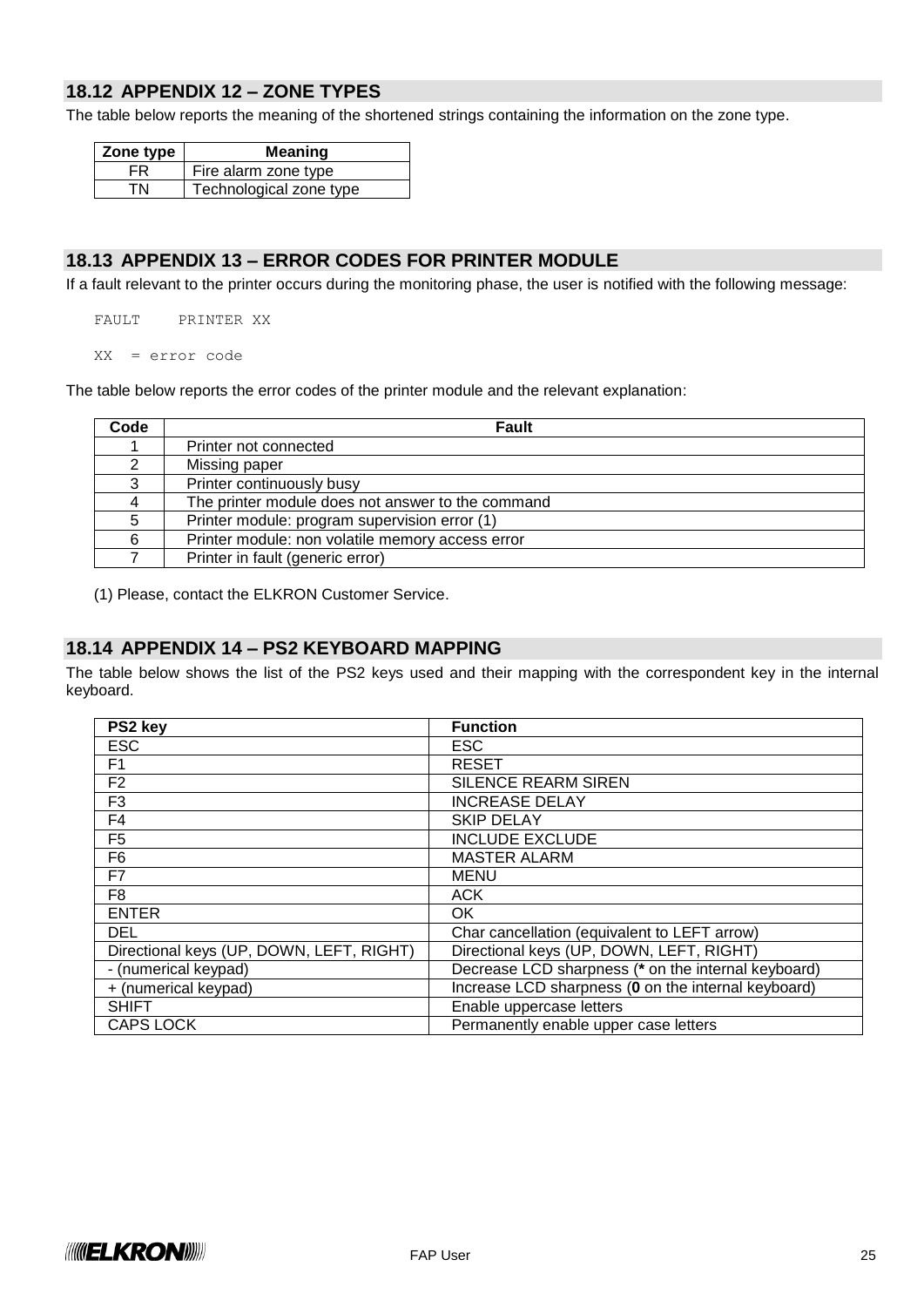### <span id="page-25-0"></span>**18.15 APPENDIX 15 – ERROR CODES FOR CIRCUIT FAULT (COMMUNICATION ERROR)**

The table below reports the error codes relevant to the circuit fault notified with the following message:

FAULT CIRCUIT *XX* COMM. ERR. *YYY DZZZ*

#### Where:

- *XX* = circuit number
- *YY* = error code (see the table below)
- *ZZZ* = address of the point

| Code | <b>Meaning</b>                                                                                                                                                  |  |
|------|-----------------------------------------------------------------------------------------------------------------------------------------------------------------|--|
|      | Lack of communication with a point in alarm.                                                                                                                    |  |
| 2    | Lack of communication with a point in external fault.                                                                                                           |  |
| 3    | Lack of communication with a point in alarm or external fault.                                                                                                  |  |
| 4    | At least one point with address 241 has been detected during the monitoring phase.                                                                              |  |
| 5    | At least one point with address greater than 128 has been detected during the monitoring phase and<br>is in alarm condition.                                    |  |
| 6    | At least one point with address greater than 128 has been detected during the monitoring phase and<br>is in fault/external fault condition.                     |  |
|      | At least one point with address greater than 128 has been detected during the monitoring phase and<br>is being power supplied again because of a short circuit. |  |

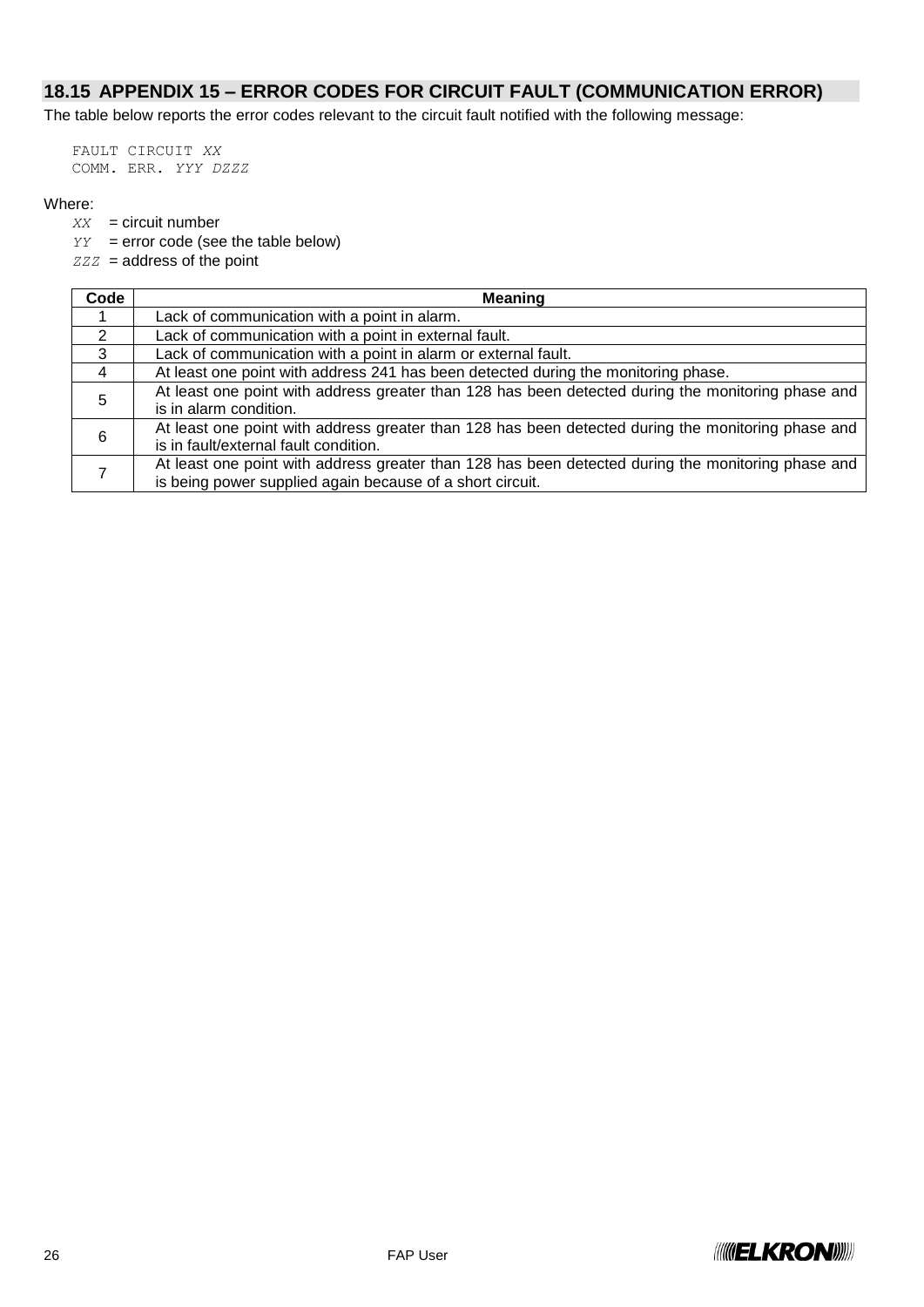